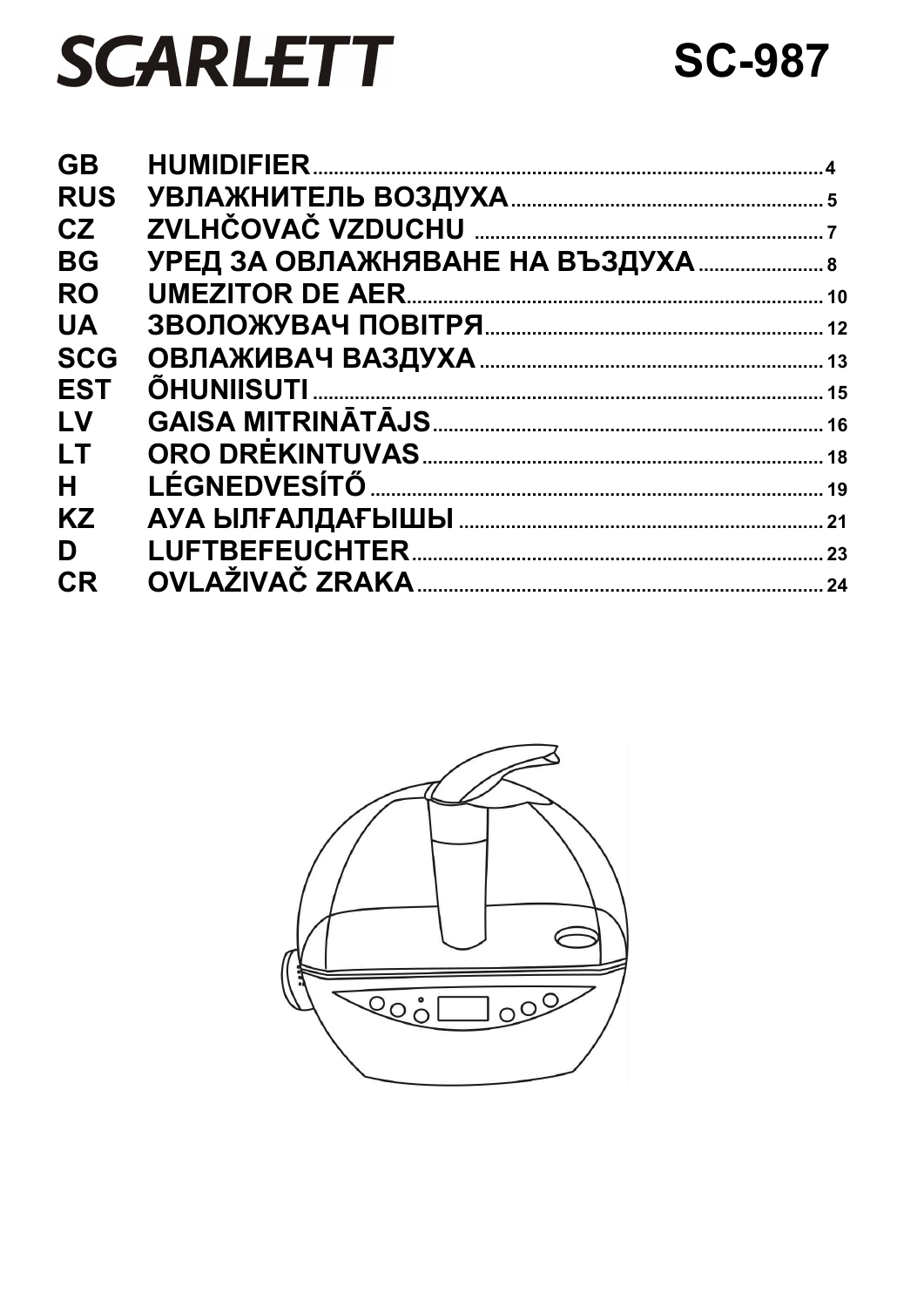- 1. Power light
- 2. Body
- 3. Water inlet
- 4. Water tank
- 5. On/Off Switch
- 6. Rotary nozzle for vapour discharge
- 7. LCD
- 8. Detachable humidostat and temperature detector
- 9. Control panel
- 10. "Mode" button
- 11. Ionization function button
- 12. Illumination On/Off button
- 13. ³ **+** / **-** ´ buttons

- 1. Světelný ukazatel napájení
- 2. Těleso spotřebiče
- 3. Otvor na nalévání vody
- 4. Nádoba na vodu
- 5. Vypínač
- 6. Otočný nástavec pro únik páry
- 7. LSD-displej
- 8. Vysílač vlhkosti v místnosti / teploty
- 9. Ovládací panel
- 10. Tlačítko pro volbu režimu nastavení "Mode"
- 11. Tlačítko funkce ionizace
- 12. Tlačítko pro zapnutí osvětlení
- 13. Tlačítko " **+** / -

#### **RO** DESCRIERE **UA** ONC

- 1. Indicator luminos de alimentare
- 2. Corp
- 3. Orificiu de intrare al apei
- 4. Rezervor de apa
- 5. Buton de Deschidere/Inchidere
- 6. Ajutaj rotativ pentru evacuarea vaporilor
- 7. JK display-monitor
- 8. Indicatorul umidității din încăpere / temperatură
- 9. Panou de comandă
- 10. Buton pentru selectarea regimului "Mode"
- 11. Butonul de actionare a functiei de ionizare
- 12. Buton pentru pornirea iluminatului

### 13. Butoane " $+$  / -

- 1. Светлосни индикатор напајања
- 2. Кутија
- 3. Отвор за заливање воде
- 4. Резервоар за воду
- 5. Прекидач
- 6. Окретни наставак за излаз паре
- 7. LCD екран
- 8. Детектор влажности у просторији / температуре
- 9. Управљачка плоча
- 10. Дугме избора режима подешавања "Mode"
- 11. Дугме функције ионизације
- 12. Дугме укључивања расвете
- 13. Дугмад " **+** / "

### **GB** DESCRIPTION **CB RUS** УСТРОЙСТВО ИЗДЕЛИЯ

- 1. Световой индикатор питания
- 2. Корпус<br>3. Отверс
- Отверстие для залива воды
- 4. Резервуар для воды
- 5. Выключатель
- 6. Поворотная насадка для выхода пара
- 7. ЖК-дисплей
- 8. Съёмный гидростат и датчик температуры
- 9. Панель управления
- 10. Кнопка выбора режима установки "Mode"
- 11. Кнопка функции ионизации
- 12. Кнопка включения подсветки
- 13. ΚΗΩΠΚΜ " **+** / -<sup>"</sup>

#### **CZ** РОРІЅ **BG** ОПИСАНИЕ

- 1. Светещ индикатор за захранване
- 2. Kopnyc
- 3. Отвор за изливане на вода
- 4. Резервоар за вода
- 5. Изключвател
- 6. Обръщаща се наставка за излизане на пара.<br>7. LCD дисплей
- LCD дисплей
- 8. Датчик на влажност в помещение / на температура
- 9. Панела на управление
- 10. Бутон за избора на режима на установка "Mode"
- 11. Бутон за функция на ионизация
- 12. Бутон за включване на светлина
- 13. Бутони " **+** / '

- 1. Світловий індикатор живлення
- 2. Kopnyc
- 3. Отвір для заливання води
- 4. Резервуар для води<br>5. Перемикач
- Перемикач
- 6. Обертова насадка для виходу пари.
- 7. ЖК дисплей
- 8. Датчик вологості в приміщенні / температури
- 9. Панель управління
- 10. Кнопка вибору режиму встановлення "Mode"
- 11. Кнопка функції іонізації

3. Vee sissevooluava 4. Veereservuaar

7. Vedelkristall-displei

9. Juhtimispaneel

13. ³ **+** / **-**´ nupud

12. Кнопка увімкнення підсвічування

6. Pööratav otsik auru väljumiseks.

11. Ioniseerimisfunktsiooni nupp 12. Valgustuse sisselülitamise nupp

8. Niiskustaseme andur ruumis / andur

10. Seadistusrežiimi valimise nupp "Mode"

**285**

**mm**

**300**

**135**

13. ΚΗΟΠΚΜ<sup>ά</sup> + / -<sup>3</sup>

#### **SCG** ONIC **EST** KIRJELDUS

1. Toite märgutuli 2. Korpus

5. Lüliti

www.scarlett-europe.com 2 2 SC-987

**220-240 V / ~ 50 Hz 35 W 1.9 / 2.1 kg**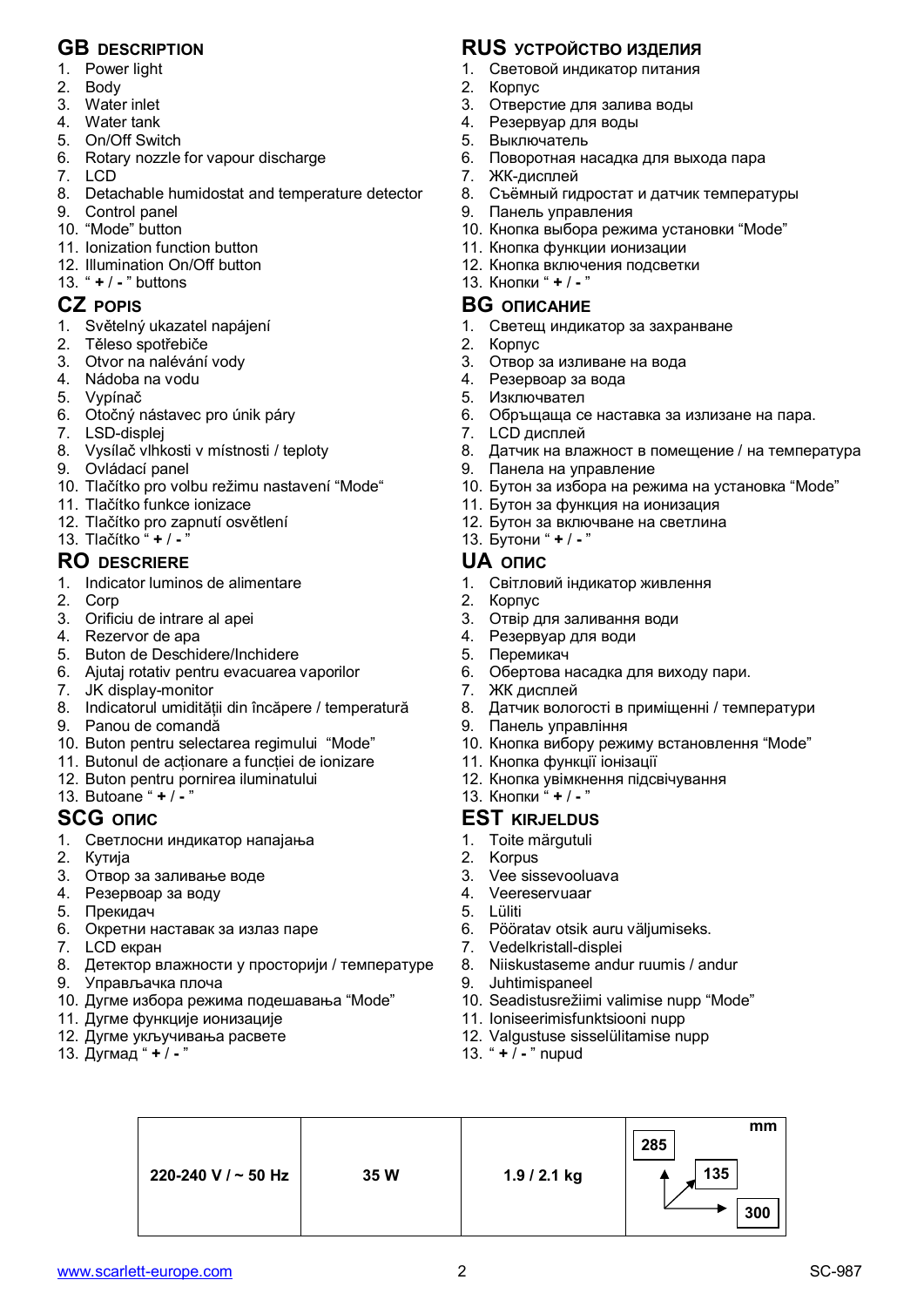- 1. Baroãanas gaismas indikators
- 2. Korpuss
- 3. Atvērums ūdens ieliešanai
- 4. Ūdens rezervuārs
- 5. Slēdzis (izslēgt)
- 6. Pagrieåams uzgalis tvaika izvadei
- 7. LCD displejs
- 8. Mitruma telpā devējs / Temperatūras devējs
- 9. Vadības panelis
- 10. Uzstādīšanas režīma izvēles taustiņš "Mode"
- 11. Ionizācijas funkcijas taustiņš
- 12. Pagaismojuma ieslēgšanas taustiņš
- 13. Pogas " $+$  / "

- 1. Üzemielző
- 2. Készülékház
- 3. Vízfeltöltő rés
- 4. Víztartály
- 5. Kikapcsoló
- 6. Gőzkivezető forgó tartozék
- 7. Digitális kijelző
- 8. Légnedvesség-érzékelő / Hőmérséklet-érzékelő
- 9. Vezérlő
- 10. "Mode" üzemmód-kiválasztás gomb
- 11. Ionizálás-funkció gombja
- 12. Belső világítás kapcsoló
- 13. ³ **+** / **-**´ gombok

## **D GARÄTEBESCHREIBUNG CR OPIS**

- 1. Heizungskontrolleuchte
- 2. Gehäuse
- 3. Wasseröffnung
- 4. Wasserbehälter
- 5. Ein-/ Ausschalter
- 6. Drehdüse für Dampfauslass
- 7. Flüssigkristalldisplay
- 8. Raumfeuchtigkeitssensor / Temperatursensor
- 9. Bedienfeld
- 10. Die Taste der Wahl des Einstellmodus "Mode"
- 11. Taste der Ionisierungsfunktion
- 12. Die Leuchtetaste
- 13. ³ **+** / **-**´ knopf

## **LV APRAKSTS LT APRAâYMAS**

- 1. Maitinimosi ãviesos indikatorius
- 2. Korpusas
- 3. Vandens ipilimo skylė
- 4. Vandens rezervuaras
- 5. Jungiklis
- 6. Pasukamasis antgalis garo išėjimui
- 7. Skystųjų kristalų displėjus
- 8. Drėgnumo lygio patalpoje daviklis / Temperatūros daviklis
- 9. Valdymo plokštė
- 10. Reåimo "Mode" pasirinkimo mygtukas
- 11. Jonizacijos funkcijos mygtukas
- 12. Pašviesinimo jiungimo mygtukas

## 13. Mygtukai " **+** / - "

- **H** LEÍRÁS **KZ** CUNTAMA
	- 1. Коректенудің жарық индикаторы
	- 2. Тулға
	- 3. Су құятын тесік
	- 4. Су резервуары
	- 5. Ажыраткыш
	- 6. Бу шығуға арналған айналдырма саптама
	- 7. СК дисплей
	- 8. Бөлмедегі ылғалдылық қадаға / Температура кадаға
	- 9. Баскару тактасы
	- 10. "Mode" орнату режимін таңдау батырмасы
	- 11. Иондау қызметінің батырмасы
	- 12. Жарыктаманы косу батырмасы
	- 13. " **+** / " ноқаты

- 1. Svjetlosni indikator napajanja
- 2. Tijelo
- 3. Otvor za sipanje vode
- 4. Posuda za vodu
- 5. Okretni nastavak za izlazak pare
- 6. Prekidač
- 7. LCD displej
- 8. Senzor vlažnosti u prostoriji / Senzor temperature
- 9. Upravljačka ploča
- 10. Tipka izbora režima podešavanja "Mode"
- 11. Tipka funkcije ionizacije
- 12. Tipka uključivanja rasvjete
- 13. ³ **+** / **-**´ gumb



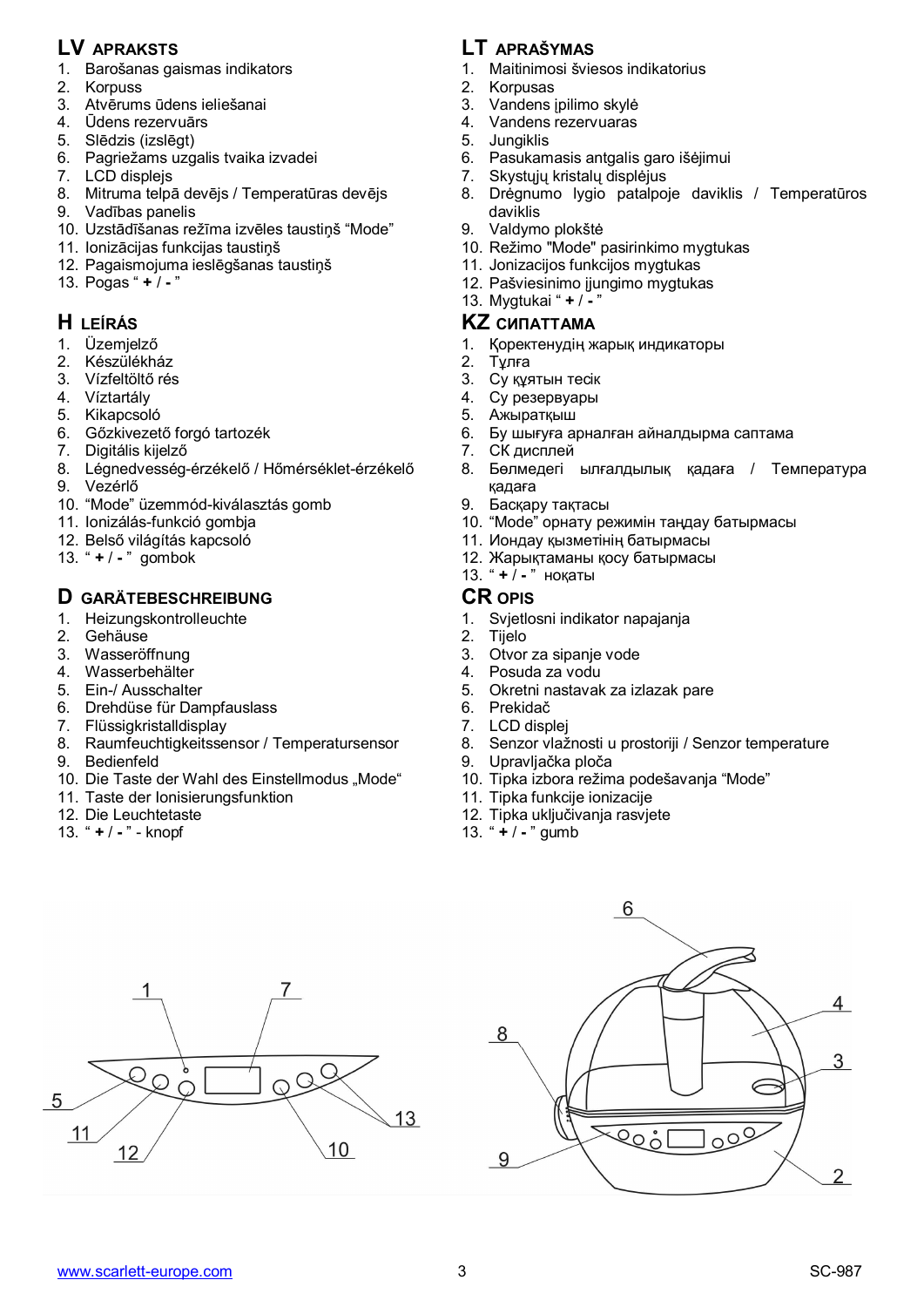#### **GB INSTRUCTION MANUAL IMPORTANT SAFEGUARDS**

- · Please read this instruction manual carefully before use and keep in a safe place for future reference.
- · Before the first connecting of the appliance check that voltage indicated on the rating label corresponds to the mains voltage in your home.
- · For home use only. Do not use for industrial purposes. Do not use the appliance for any other purposes than described in this instruction manual.
- · Do not use outdoors.
- · Always unplug the appliance from the power supply before cleaning and when not in use.
- To prevent risk of electric shock and fire, do not immerse the appliance in water or in any other liquids. If it was happened DO NOT TOUCH the appliance, unplug it immediately and check in service center.
- Do not take this product into a bathroom or use near water.
- Close supervision is necessary when it is used near children.
- Do not use other attachments than those supplied.
- · Do not operate after malfunction or cord damage.
- · Do not attempt to repair, adjust or replace parts in the appliance. Check and repair the malfunctioning appliance in the nearest service center only.
- · Keep the cord away from sharp edges and hot surfaces.
- · Do not pull, twist, or wrap the power cord around appliance.
- · Do not pour the rest water from the gullet when humidifier connected to power supply.
- · When wash humidifier, avoid leaking the water into the inner parts of humidifier otherwise the spare part will be humid and cause problem.
- · When switch on the appliance, do not touch the energy-exchanger.
- Operate the appliance only with water in the tank. Do not add water over  $50^{\circ}$ C into the water tank, or use it for cleaning, to avoid possible deformation or discoloring.
- Take the humidifier under bottom and support water tank when handle.
- Do not add water through the mist outlet.
- · Do not add water directly to the water channel on the base.
- · Do not add metals or chemicals into the water tank and the water channel on the base.
- · Avoid water freezing in the humidifier.
- · Do not lift the water tank while the humidifier is working.
- Do not pour water from the water channel when humidifier connected to power supply. Otherwise the energy exchanger will immediately break.
- · Do not place humidifier close to the ventilating hole and keep away from the furniture and other electrical appliances.
- · If the unit was got from the environment with temperature < 0 ºC, keep it under the room conditions at least 2 hours.

#### **OPERATION**

- Place the humidifier on a level, stable and dry surface.
- Take off water tank, unscrew the water inlet lid at the bottom of the water tank, pour clear water and screw the lid back tightly.
- · Wipe off the tank surface and base with a soft cloth.
- · Put the water tank back on the base.
- Plug in the humidifier to power supply.
- Press On/Off button to switch the unit on.

#### OPERATION MODE SETTINGS

- You can choose different settings by pressing "Mode" button, the display will show:
	- The blinking indicator "Set RH $-$  in this mode you can set a required humidity level. To preset humidity level, use "+" and "-" buttons. To confirm level you have set, press "Mode" button again. After reaching the established level the device will stop working and will be periodically starting again for its maintenance.
	- The blinking indicator " ${}^0C$ " or " ${}^0F$ " in this mode you can select variants of indoor temperature display mode in Celsius degrees or in Fahrenheit degrees by pressing "+" button.
	- All indicators are on constantly  $-$  in this mode you can adjust the desirable mist level by pressing "+" and " $-$ " buttons.
- · Press On/Off button again to stop it.
- If water is lacking in reservoir, the water lack indicator and indicator light start to blink alternately. When there is no water, humidifier automatically switches off, indicator light goes off and water lack indicator lit steadily.

#### **CLEAN AND CARE**

· Do not forget to unplug the appliance from the power supply before cleaning.

- WASH WATER TANK AND WATER VALVE (EVERY TWO OR THREE WEEKS)
- · Take off the water tank and turn it up.
- · Unscrew the water inlet lid.
- · Wipe with a soft cloth and rinse water valve.
- Wash water tank with warm water  $($  <40  $^{\circ}$ C)
- CLEAN THE WATER CHANNEL AND THE ENERGY EXCHANGER (ONCE A WEEK).
- If there is scale in the gullet, clean it with soapy water then rinse with water.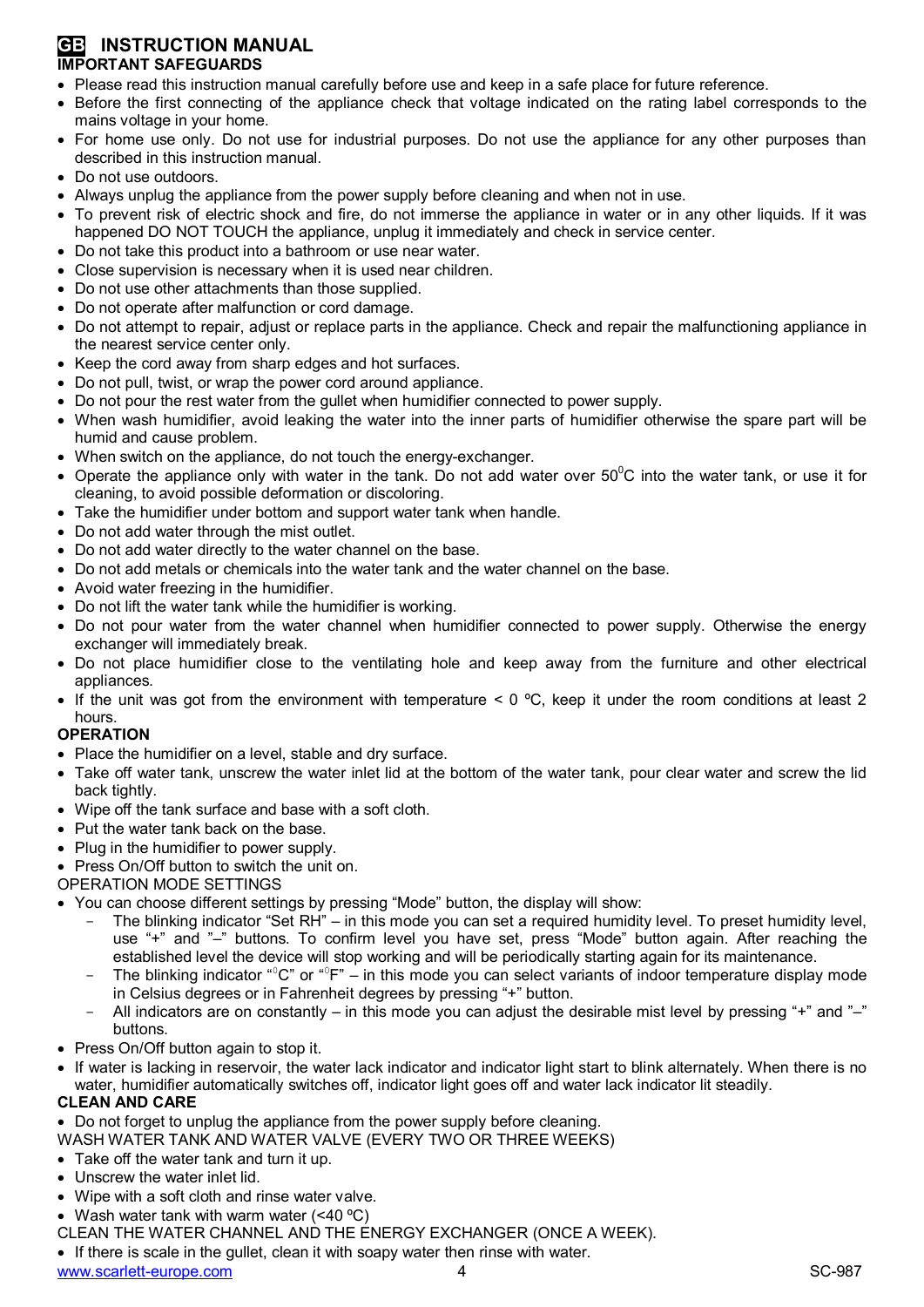· If there is any stain on the energy exchange, wipe them off with the soft cloth. Then rinse the appliance with clean water.

#### *IMPORTANT:* **Use only a soft cloth to clean the energy exchanger. Never touch it with sharp or hard objects.** WASH THE EXTERNAL SURFACE OF HUMIDIFIER

- First rub the scale and then wash with soft cloth and warm water  $($  <40 $^{\circ}$ C).
- · Wash the head of sprayer with water directly.

#### *IMPORTANT:* **Do not use chemicals, organic solvents or aggressive liquids and abrasives.** . **STORAGE**

- · Switch off and unplug the appliance.
- · Complete all requirements of chapter CLEAN AND CARE.
- · Keep assembled appliance in a dry cool place.

#### **COMMON PROBLEMS AND SOLUTIONS**

| <b>PROBLEMS</b>                                             | <b>CAUSE</b>                                                                    | <b>SOLUTION</b>                                                                                                                                                                                                                                                                    |  |
|-------------------------------------------------------------|---------------------------------------------------------------------------------|------------------------------------------------------------------------------------------------------------------------------------------------------------------------------------------------------------------------------------------------------------------------------------|--|
| Indicator light does not glow                               | The plug is not in use and the<br>power is off                                  | Put the plug in the socket correctly and turn the<br>humidifier on                                                                                                                                                                                                                 |  |
| Indicator light is on, air<br>comes, but no mist out        | No water in the tank                                                            | Fill the water tank with water                                                                                                                                                                                                                                                     |  |
| The mist is smelling                                        | The appliance is new<br>1.<br>Water is dirty<br>2.                              | Wash the tank and change the water Open the<br>1.<br>water tank and ventilate it for 12 hours<br>Wash the tank and change the water<br>2.                                                                                                                                          |  |
| The Indicator light is on, no<br>mist out and no air coming | The water level is excessive<br>high                                            | Switch off the appliance and unplug it<br>Take the water tank off and unscrew the water<br>2<br>inlet lid. Pour off some water and close the lid<br>tightly. Wipe the tank dry with a soft cloth.<br>Place water tank back on the base<br>Plug the humidifier in. Turn it on<br>3. |  |
| The mist is poor                                            | The energy-changeable<br>appliance has scale or the<br>water is dirty           | Wash the energy-changeable appliance and<br>change water                                                                                                                                                                                                                           |  |
| Water is not comming                                        | The water valve is blocked<br>Clean the water valve out and rinse it with water |                                                                                                                                                                                                                                                                                    |  |

#### RUS РУКОВОДСТВО ПО ЭКСПЛУАТАЦИИ

#### **МЕРЫ БЕЗОПАСНОСТИ**

- Внимательно прочитайте Руководство по эксплуатации и сохраните его в качестве справочного материала.
- Перед первоначальным включением проверьте, соответствуют ли технические характеристики изделия, указанные на наклейке, параметрам электросети.
- Использовать только в бытовых целях в соответствии с данным Руководством по эксплуатации. Прибор не предназначен для промышленного применения.
- Не использовать вне помещений.
- Всегда отключайте устройство от электросети перед очисткой, или если Вы его не используете.
- Во избежание поражения электрическим током и возгорания, не погружайте прибор в воду или другие жидкости. Если это произошло, НЕ БЕРИТЕСЬ за изделие, немедленно отключите его от электросети и обратитесь в Сервисный центр для проверки.
- Не пользуйтесь устройством в ванных комнатах и около воды.
- Не позволяйте детям играть с прибором.
- Не используйте принадлежности, не входящие в комплект поставки.
- Не используйте устройство с поврежденным шнуром питания и/или вилкой. Ремонт возможен только в авторизованном сервисном центре.
- Не пытайтесь самостоятельно ремонтировать устройство. При возникновении неполадок обращайтесь в ближайший Сервисный центр.
- Следите, чтобы шнур питания не касался острых кромок и горячих поверхностей.
- Не тяните за шнур питания, не перекручивайте и не наматывайте его вокруг корпуса устройства.
- Не выливайте оставшуюся воду через отверстие для выпуска пара, если прибор включен в сеть.
- Во время чистки увлажнителя не допускайте попадания воды во внутреннюю часть прибора это может вывести его из строя.
- При включении прибора не прикасайтесь к ультразвуковому преобразователю.
- Включайте увлажнитель только при наличии воды в резервуаре. Не наливайте в резервуар и не используйте для мытья воду с температурой выше 40°С во избежание деформации или обесцвечивания κορπνca.
- При перемещении увлажнителя беритесь только за основание, при этом придерживая резервуар для воды.
- Не наливайте воду через распылитель.
- Не наливайте воду напрямую через трубку для подачи воды в корпусе.
- Не допускайте попадания металлов и химикатов в резервуар и трубку подачи воды в корпусе.
- Не допускайте замерзания воды в резервуаре.
- Не снимайте резервуар для воды во время работы прибора.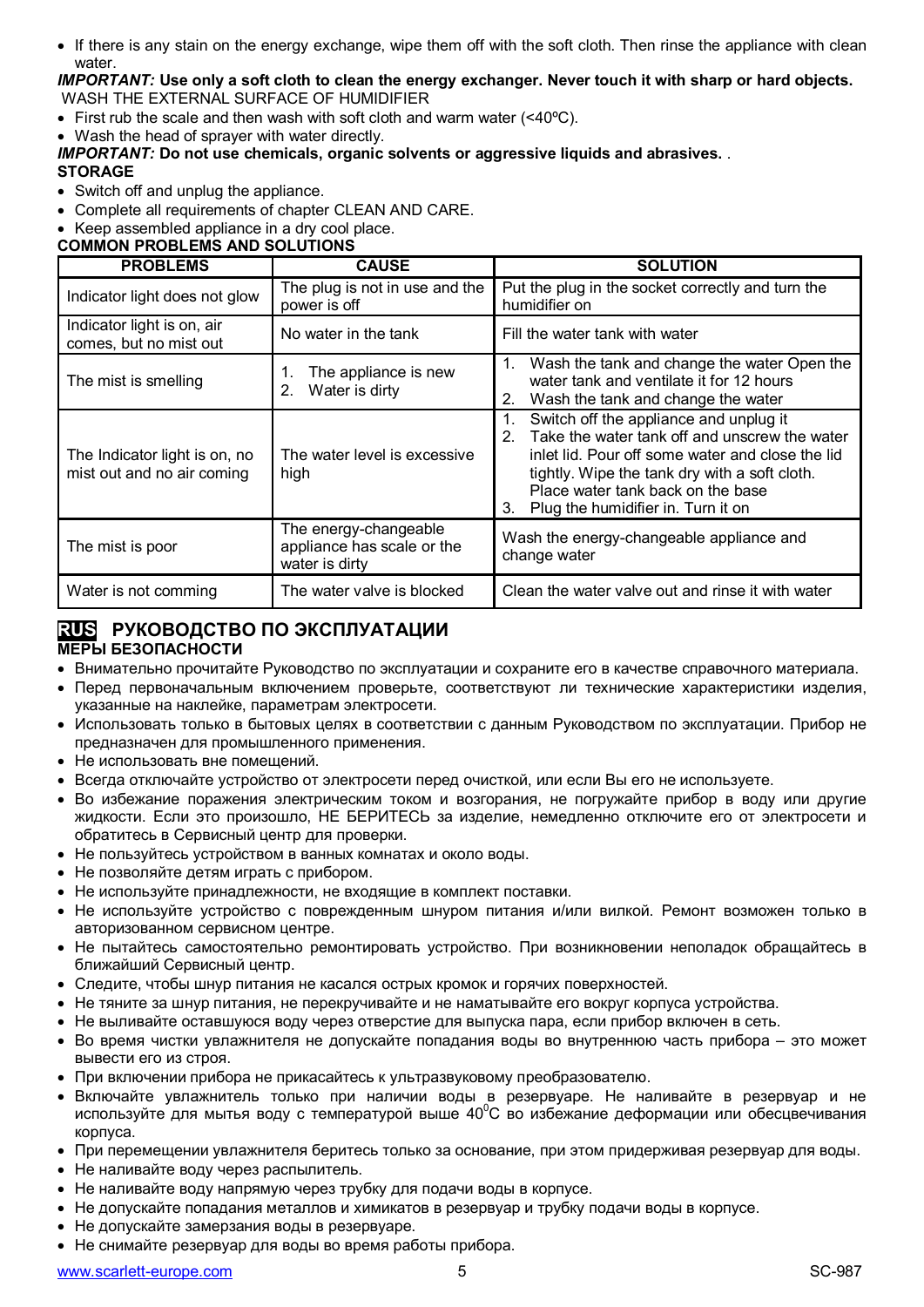- Не выливайте всю воду из резервуара, если прибор включен в сеть. Иначе ультразвуковой преобразователь выйдет из строя.
- Не размещайте увлажнитель в непосредственной близости от мебели и электроприборов, а также не устанавливайте его около вентиляционных отверстий.
- Если изделие длительное время находилось при температуре < 0 °С, перед включением его следует выдержать в комнатных условиях не менее 2 часов.

#### **РАБОТА**

- Поставьте прибор на ровную, сухую поверхность.
- Снимите резервуар и открутите крышку отверстия для залива воды на дне резервуара, налейте чистую воду и плотно закрутите крышку.
- Протрите поверхность резервуара насухо мягкой тканью.
- Установите резервуар на корпус.
- Подключите прибор к электросети.
- Нажмите кнопку "On/Off" для включения.
- ВЫБОР РЕЖИМА УСТАНОВКИ
- Нажатием кнопки "Mode" вы переключаете режимы установки, при этом дисплей будет показывать:
	- Мигающий индикатор "Set RH" в этом режиме вы можете задать требуемый уровень влажности. Для Установки желаемого значения, используйте кнопки "+" и "-". Для подтверждения выбора нажмите кнопку "Mode". При достижении установленного уровня прибор выключится и будет периодически включаться для его поддержания.
	- Мигающий индикатор "°С" или "°F" в этом режиме кнопкой "+" вы можете выбрать варианты отображения температуры в помещении в градусах по шкале Цельсия или по Фаренгейта.
	- Все индикаторы горят, не мигая в этом режиме вы можете установить интенсивность подачи пара кнопками "+" и "-".
- Нажмите кнопку "On/Off" ещё раз для выключения.
- Когда вода заканчивается, увлажнитель автоматически отключается, индикатор работы гаснет, а индикатор отсутствия воды загорается ровным светом.

#### **ОЧИСТКА И УХОД**

• Всегда отключайте прибор от сети питания перед очисткой.

ОЧИСТКА РЕЗЕРВУАРА ДЛЯ ВОДЫ И ВОДЯНОГО КЛАПАНА (КАЖДЫЕ ДВЕ-ТРИ НЕДЕЛИ РАБОТЫ)

- Снимите резервуар для воды, переверните его.
- Открутите крышку.
- Протрите мягкой тканью и промойте водяной клапан.
- Ополосните резервуар тёплой водой (не выше 40 °С).

ОЧИСТКА ТРУБКИ ДЛЯ ПОДАЧИ ВОДЫ И УЛЬТРАЗВУКОВОГО ПРЕОБРАЗОВАТЕЛЯ (ОДИН РАЗ В НЕДЕЛЮ)

• Если в трубке скопилась грязь, вымойте её мыльным раствором, затем ополосните.

#### • Если на ультразвуковом преобразователе скопилась грязь, промойте его водой и вытрите мягкой тканью.

#### **ВНИМАНИЕ: Очищайте ультразвуковой преобразователь только мягкой тканью. Не прикасайтесь к** Нему острыми или твёрдыми предметами.

ОЧИСТКА ВНЕШНЕЙ ПОВЕРХНОСТИ УВЛАЖНИТЕЛЯ

- Протрите увлажнитель снаружи мягкой тканью с теплой водой (<40°С).
- Отверстие для выхода пара промойте проточной водой.

#### ВНИМАНИЕ: Не применяйте для очистки химикаты, органические растворители или агрессивные **ЖИДКОСТИ, а также абразивные вещества.**

**ɏɊȺɇȿɇɂȿ**

- Перед хранением убедитесь, что прибор отключен от электросети и полностью остыл.
- Выполните требования раздела ОЧИСТКА И УХОД.

#### Вымойте и высушите прибор: упакуйте его в коробку и храните в сухом месте.

#### **ХАРАКТЕРНЫЕ НЕПОЛАДКИ И ИХ УСТРАНЕНИЕ ɉɊɈȻɅȿɆȺ ɉɊɂɑɂɇȺ Ɋȿɒȿɇɂȿ** Световой индикатор не горит | Прибор отключен от сети | Вставьте вилку в розетку и включите прибор Световой индикатор горит. поступает воздух, но пар не образуется В резервуаре нет воды<br>
• Паполните резервуар водой Посторонний запах во время работы прибора 1. Увлажнитель включён первый раз 2. В резервуаре грязная вода 1. Смените воду и вымойте резервуар для воды, откройте и проветрите его не менее 12 часов. 2. Смените воду в резервуаре Световой индикатор горит. но не поступает воздух и не образуется пар Слишком много воды в pesepsyape 1. Выключите и отключите прибор от электросети. 2. Снимите резервуар и открутите крышку. Слейте немного воды и плотно завинтите крышку резервуара. Протрите резервуар насухо и верните на место.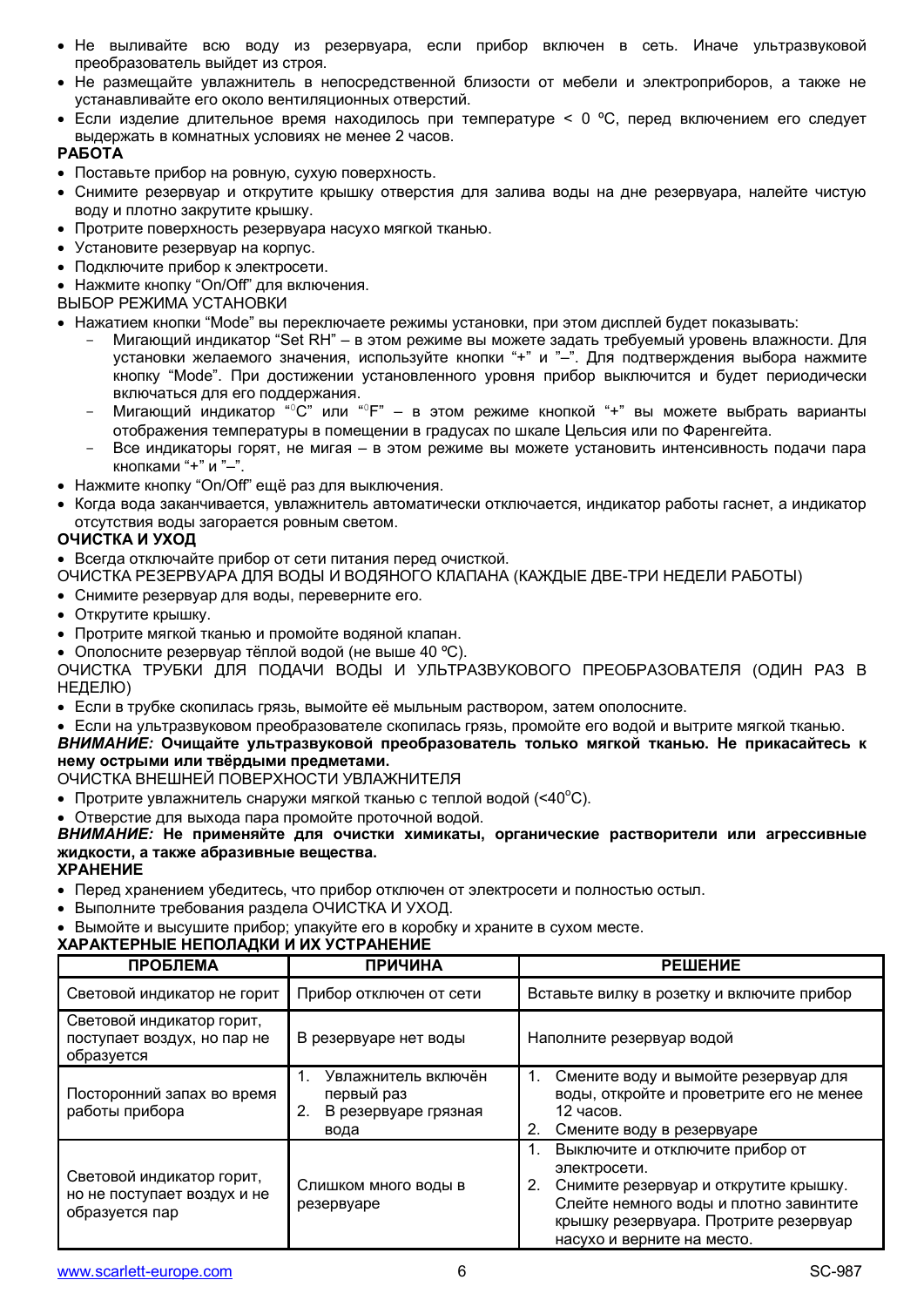|                                                           |                                                                                 | 3.<br>Подключите увлажнитель к электросети и<br>включите его. |
|-----------------------------------------------------------|---------------------------------------------------------------------------------|---------------------------------------------------------------|
| Образуется мало пара                                      | Ультразвуковой<br>преобразователь загрязнен<br>или в резервуаре грязная<br>вода | Протрите ультразвуковой преобразователь и<br>смените воду     |
| Вода не поступает на<br>ультразвуковой<br>преобразователь | Грязный водяной клапан                                                          | Прочистите и промойте его водой                               |

#### **CZ NÁVOD K POUäITÍ BEZPEýNOSTNÍ POKYNY**

- Pečlivě si tento Návod k použití přečtěte a uschovejte jej jako informační příručku.
- Před prvním použitím spotřebiče zkontrolujte, zda technické údaje uvedené na nálepce odpovídají parametrům lektrické sítě.
- · Používejte pouze v domácnosti v souladu s Návodem k použití. Spotřebič není určen pro průmyslové účely.
- Používejte spotřebič pouze ve vnitřních prostorách.
- · Vždy vytáhněte zástrčku ze zásuvky před čištěním a v případě, že elektrický přístroj nepoužíváte.
- · Pro zamezení úrazu elektrickým proudem a požáru neponořujte přístroj do vody nebo jiných tekutin. Stane-li se takto, NESÁHEJTE na spotřebič, okamžitě jej odpojte od elektrické sítě a obraťte se na Servisní středisko pro kontrolu.
- · Nepoužívejte spotřebič v koupelně a v blízkosti jiných zdrojů vody.
- · Nedovolujte, aby si děti hrály se spotřebičem.
- Používejte spotřebič výhradně s příslušenstvím z dodávky.
- Nepoužívejte spotřebič s poškozeným napájecím kabelem.
- · Nesmíte sami provádět jakékoliv opravy přístroje. Pokud je to nutno, obraťte se na nejbližší servisní střediska.
- Dávejte pozor a chraňte síťový kabel před ostrými hranami a horkem.
- Netáhněte za napájecí kabel, nepřekrucujte jej a neotáčejte kolem tělesa spotřebiče.
- · Je-li spotřebič připojen do elektrické sítě, nevylévejte zbytky vody párovým otvorem.
- Za provozu dbejte na to, aby se dovnitř spotřebiče nedostala voda, mohlo by to způsobit poruchy.
- · Za provozu nesáhejte na ultrazvukovou komoru.
- · Nezapínejte zvlhčovač, když v nádobě na vodu není voda. Nenalévejte do nádoby a nepoužívejte na mytí vodu teplejší než 40°C, mohlo by to způsobit deformaci nebo odbarvení tělesa spotřebiče.
- · Při přenášení vezměte zvlhčovač za základnu a přidržte nádobu na vodu rukou.
- · Nenalévejte vodu rozprašovačem.
- Nenalévejte vodu přímo do vodní trubice.
- · Dbejte na to, aby se do nádoby na vodu nebo do vodní trubice nedostaly kovy a chemikálie.
- · Dbejte na to, aby voda v nádobě na vodu nezamrzla.
- · Nesnímejte nádobu na vodu za provozu spotřebiče.
- · Je-li spotřebič připojen do elektrické sítě, nevylévejte všechnu vodu z nádoby na vodu. Mohlo by to způsobit poruchy ultrazvukové komory.
- Nestavte zvlhčovač v blízkosti nábytku a elektrických spotřebičů, a také vedle větracích otvorů.
- Pokud se výrobek dlouhodobě zachovával při teplotě pod 0°C, je třeba ho před zapnutím ponechat při pokojové teplotě během nejméně 2 hodin.

#### **PROVOZ**

- Postavte spotřebič na rovný, suchý povrch.
- · Sejměte nádobu na vodu a odšroubujte kryt otoru na nalévání vody na dně nádoby, nalijte čistou vodu a zaãroubujte kryt.
- · Otřete povrch nádoby jemným hadrem do sucha.
- · Nastavte nádobu a tělese spotřebiče.
- · Připojte spotřebič do elektrické sítě.
- · Stiskněte tlačítko "On/Off" pro zapnutí.
- VOLBA REäIMU NASTAVENÍ
- · Po stisknutí tlačítka "Mode" se začnou přepínat režimy nastavení, při tom se na displeji objeví:
	- Blikající indikátor "Set RH" v tomto režimu lze nastavit požadovaný stupeň vlhkosti. Pro nastavení požadované hodnoty použijte tlačítka "+" a "-". Pro potvrzení volby stiskněte tlačítko "Mode". Po dosažení nastavené hodnoty se přístroj vypne a pak se bude periodicky zapínat, aby se stupeň vlhkosti neměnil.
	- Blikající indikátor "<sup>0</sup>C" nebo "<sup>0</sup>F" v tomto režimu pomocí tlačítka "+" lze zvolit variantu indikace teploty v místnosti: Celsiovy stupně nebo Fahrenheitovy stupně.
	- Všechny indikátory se rozsvítí a neblikají v tomto režimu pomocí tlačítek "+" a "-" lze nastavit intensitu přívodu páry.
- Stiskněte tlačítko "On/Off" ještě jednou pro zapnutí.
- Jakmile voda dochází, automaticky se vypíná zvlhčovač, indikátor práce hasne a kontrolka absence vody se rozsvěcuje rovnoměrným světlem.

#### **ý,â7ċNÍ A ÚDRäBA**

· Před čištěním vždy vytáhněte zástrčku ze zásuvky.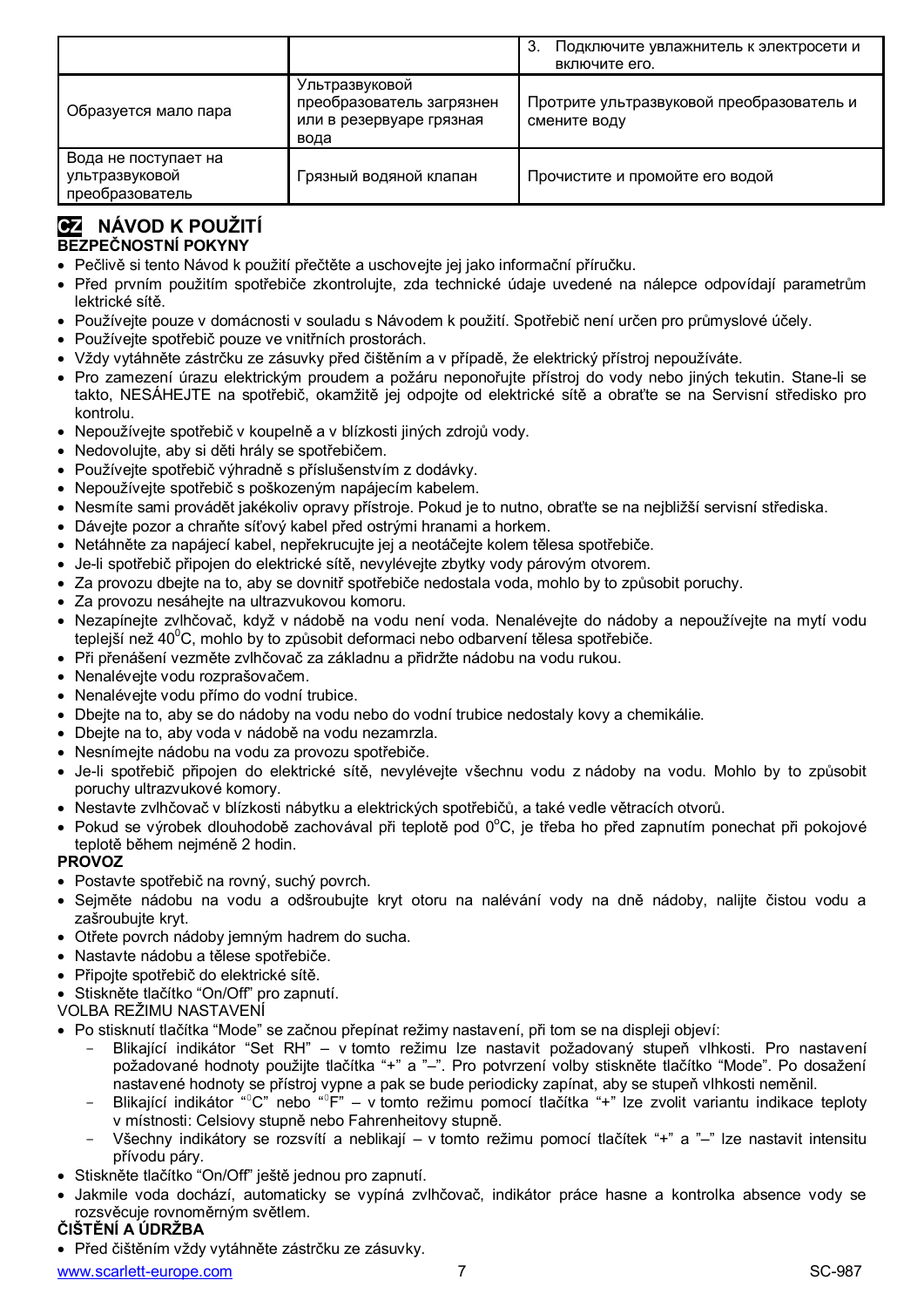#### ČIŠTĚNÍ NÁDOBY NA VODU A VODNÍHO VENTILU (KAŽDÉ DVA-TŘI TÝDNY)

- · Sejměte nádobu na vodu a otočte ji.
- · Odãroubujte kryt.
- Otřete jemným hadrem a propláchněte vodní ventil.
- Opláchněte nádobu teplou vodou (maximálně 40 °C).
- ČIŠTĚNÍ VODNÍ TRUBICE A ULTRAZVUKOVÉ KOMORY (JEDNOU ZA TÝDEN)
- Je-li v trubici špina, umyjte ji v mýdlovém roztoku a pak opláchněte.
- · Je-li ultrazvuková komora ušpiněna, umyjte ho vodou a otřete jemným hadrem.

*UPOZORNċNÍ:***ýistČte ultrazvukovou komoru pouze jemným hadrem. Nesáhejte na nČj ostrými nebo tvrdými SĜedmČty.**

#### ČIŠTĚNÍ TĚLESA ZVLHČOVAČE

- Otřete těleso spotřebiče jemným hadrem s teplou vodou  $(< 40^{\circ}C)$ .
- · Párový otvor propláchněte tekoucí vodou.

*UPOZORNċNÍ:* **Nepouåívejte chemikálie, organická rozpouãWČdla nebo útoþné tekutiny, a také brousicí prostĜedky.**

#### **SKLADOVÁNÍ**

- Před skladováním se přesvědčete, že spotřebič je odpojen od elektrické sítě a úplně vychladl.
- Splněte pokyny části ČIŠTĚNÍ A ÚDRŽBA.
- · Umyjte a osušte spotřebič, zabalte jej do krabice a skladujte v suchu.

#### **3ěÍPADNÉ PROBLÉMY A POKYNY PRO JEJÍCH ě(âENÍ**

| <b>PROBLÉM</b>                                                        | <b>PŘÍČINA</b>                                                                      | <b>RESENÍ</b>                                                                                                                                                                                                                                                                                 |
|-----------------------------------------------------------------------|-------------------------------------------------------------------------------------|-----------------------------------------------------------------------------------------------------------------------------------------------------------------------------------------------------------------------------------------------------------------------------------------------|
| Světelný ukazatel nesvítí                                             | Spotřebič je odpojen od sítě                                                        | Připojte napájecí kabel do elektrické sítě a<br>zapněte spotřebič                                                                                                                                                                                                                             |
| Světelný ukazatel svítí,<br>vzduch plyne, ale pára se<br>nevytváří    | V nádobě na vodu není voda                                                          | Nalijte vodu do nádoby                                                                                                                                                                                                                                                                        |
| Vedlejší pach za provozu<br>spotřebiče                                | Zvlhčovač je v provozu<br>1.<br>poprvé<br>Voda v nádobě na vodu je<br>2.<br>špinavá | 1. Vyměňte vodu a umyjte nádobu na vodu,<br>otevřete ji a větrejte minimálně 12 hodin.<br>2. Vyměňte vodu v nádobě                                                                                                                                                                            |
| Světelný ukazatel svítí, ale<br>vzduch neplyne a pára se<br>nevytváří | Je příliš mnoho vody v nádobě na<br>vodu                                            | Vypněte spotřebič a odpojte jej od<br>1.<br>elektrické sítě.<br>Sejměte nádobu na vodu a odšroubujte<br>2.<br>kryt. Vylijte trochu vody a tesně<br>zašroubujte kryt nádoby. Utřete nádobu<br>do sucha a vratte ji na místo.<br>Připojte zvlhčovač do elektrické sítě a<br>3.<br>zapnětet jej. |
| Vytváří se málo páry                                                  | Ultrazvuková komora je ušpiněna<br>nebo v nádobě na vodu je<br>špinavá voda         | Utřete ultrazvukovou komoru a vyměňte vodu                                                                                                                                                                                                                                                    |
| Voda neteče do<br>ultrazvukové komory                                 | Vodní ventil je špinavý                                                             | Vyčistěte ho a vymyjte vodou                                                                                                                                                                                                                                                                  |

#### ВС РЪКОВОДСТВО ЗА ЕКСПЛОАТАЦИЯ ПРАВИЛА ЗА БЕЗОПАСНОСТ

- Прочетете внимателно Ръководството за експлоатация и го запазете по-нататък при възникване на евентуални въпроси.
- Преди първото използване на уреда проверете, дали посоченото на лепенката с технически характеристики захранване на Вашето изделие съответства на захранването на Вашата мрежа.
- Изделието е предназначено само за домашна употреба и трябва да се експлоатира съответно тази инструкция. Уредът не е за промишлено използване.
- Не използвайте изделието навън.
- Винаги изключвайте уреда от контакт, ако не го ползвате, а също така преди да го почиствате.
- С цел предотвратяване на токов удар не потапяйте уреда във вода или други течности. Ако това се е случило, НЕ ГО ПИПАЙТЕ, а първо изключете от контакт, изцяло го изсушете и проверете работата му в квалифициран сервизен център.
- Не експлоатирайте изделието в баня или близо до вода.
- Не позволявайте децата да играят с уреда.
- Използвайте само съставните части от комплекта.
- Не експлоатирайте изделието с повреден кабел.
- Не поправяйте уреда самостоятелно. За отстраняване на повреди се обърнете в най-близкия сервизен център.
- Следете, кабелът да не докосва горещи повърхности и остри предмети.
- Не дърпайте, не усуквайте кабела, а също така не обвивайте с кабела корпуса на уреда.
- Не изливайте вода, която е останала в уреда, чрез отвори за пара, ако уредът е включен в контакт.

www.scarlett-europe.com and the set of the set of the set of the set of the set of the set of the set of the set of the set of the set of the set of the set of the set of the set of the set of the set of the set of the set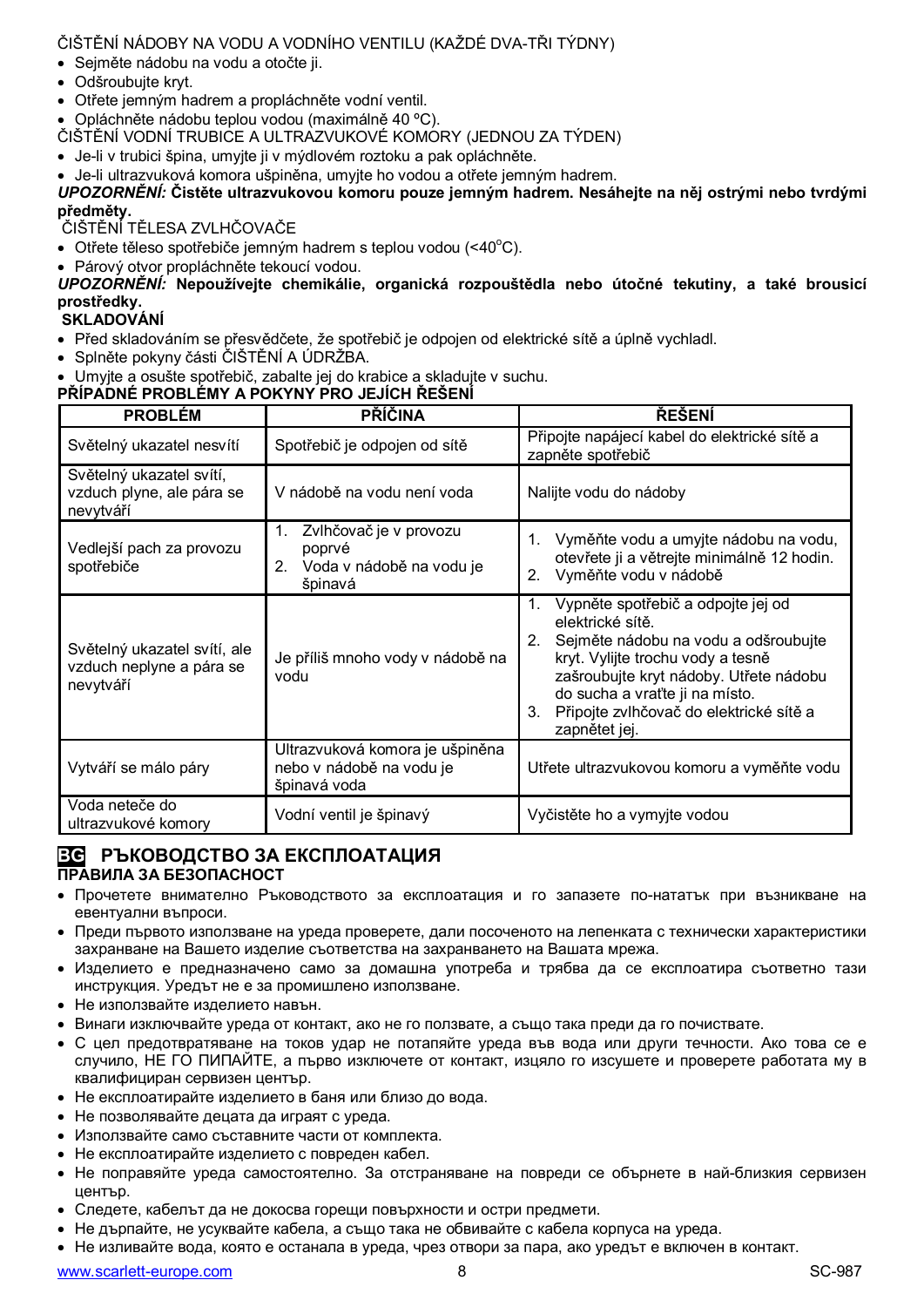- По време на почистването не допускайте водата да попада във вътрешната част на уреда, това може да го развали.
- Не докосвайте ултразвуковия преобразовател, когато включвате изделието.
- Включвайте изделието само когато в резервоара има вода. Не сипвайте в резервоара и не използвайте за измиване на уреда вода, по-топла от 40<sup>°</sup>С. Това може да деформира корпуса или да развали цвета му.
- При преместване на уреда хващайте го само за основата и същевременно придържайте резервоара за вода.
- Не сипвайте вода чрез пулверизатора.
- Не сипвайте вода направо чрез тръбичката за подаване на вода в корпуса.
- Не допускайте метали и химически вещества да попадат в резервоара и тръбичката за подаване на вода в κορπνca.
- Не допускайте замразяване на вода в резервоара.
- Не сваляйте резервоара за вода по време на работата на уреда.
- Не изливайте всичка вода от резервоара, ако уредът е включен в контакт. Иначе ултразвуковия преобразовател може да се развали.
- Не слагайте изделието близо до мебели или електроуреди, а също така около вентилационни отвори.
- Ако изделието през известно време се е намирало при температура < 0 °С, тогава преди използването му, то трябва да престои при стайна температура не по-малко от 2 часа.

#### ЕКСПЛОАТАЦИЯ НА УРЕДА

- Сложете уреда на равна суха повърхност.
- Свалете резервоара и отвийте капака на отвора за сипване на вода, който се намира на дъното на уреда, после сипете чиста вода и добре завийте капака.
- Забършете повърхността на уреда с меко парцалче.
- Сложете резервоара върху корпуса.
- Включете уреда в контакт.
- Натиснете бутона "On/Off" за включване.
- ИЗБОР НА РЕЖИМА НА ПОСТАВЯНЕ
- Натискайки бутона "Mode", Вие превключвате режими на поставяне, при това върху дисплея ще се изписва:
	- Мигащият индикатор "Set RH" в този режим Вие можете да задавате необходимо ниво на влажността. За поставяне на необходимо значение използвайте бутони "+" и "-". За потвърждаване на избора натиснете бутона "Mode". При достигане на избраното ниво уредът ще се изключи и после ще се изключва периодически за неговото поддържане.
	- Мигащият индикатор "°С" или "°F" в този режим с използване на бутона "+" Вие можете да изберете варианти на отобразяване на температура в помещение в градуси по Целсий или по Фарингейт.
	- Всички индикатори светят без да мигат в този режим Вие можете да изберете интенсивността на подаване с помощта на бутони "+" и "-".
- Натиснете бутона "On/Off" още веднъж за изключване.
- Когато водата свършва, уредът автоматически се изключва, индикаторът на работа изгасва, а индикаторът на отсътствие на вода започва да свети постоянно без мигане.

#### ПОЧИСТВАНЕ И ПОДДРЪЖКА

Винаги изключвайте изделието от контакт, преди да го почиствате.

ПОЧИСТВАНЕ НА РЕЗЕРВОАРА ЗА ВОДА И ВОДНИЯ КЛАПАН (СЛЕД ДВЕ-ТРИ СЕДМИЦИ РАБОТА)

- Свалете резервоара за вода и го обърнете.
- Отвийте капака.
- Измийте водния клапан и го забършете с меко парцалче.
- Изплакнете резервоара с топла вода (не повече от 40 °С).

ПОЧИСТВАНЕ НА ТРЪБИЧКАТА ЗА ПОДАВАНЕ НА ВОДА В УРЕДА И УЛТРАЗВУКОВИЯ ПРЕОБРАЗОВАТЕЛ (ВЕДНЪЖ НА СЕДМИЦА)

• Ако в тръбичката има мръсотии, измийте я с вода и препарат, после изплакнете добре.

• Ако в ултразвуковия преобразовател има мръсотии, измийте го с вода, после забършете с меко парцалче.

**ВНИМАНИЕ:** Почиствайте ултразвуковия преобразовател само с меко парцалче. Не го докосвайте с **• остри и твърди предмети.** 

- ПОЧИСТВАНЕ НА ВЪНШНАТА ПОВЪРХНОСТ НА УРЕДА
- Забършете уреда отвън с меко парцалче и топла вода (<40<sup>°</sup>С).
- Измийте отвора за изхода на пара под топла течаща вода.

#### **ВНИМАНИЕ: За почистване на уреда не ползвайте химични вещества, органични разредители и** агресивни течности, а също така драскащи миялни препарати.

#### **СЪХРАНЯВАНЕ**

- Преди да прибирате уреда, проверете, той да е изключен от контакт и е изстинал напълно.
- Изпълнявайте препоръките от раздела ПОЧИСТВАНЕ И ПОДДРЪЖКА.
- Измийте и изсушете уреда; сложете го в кутията и съхранявайте на сухо място.

#### **ЕВЕНТУАЛНИ ПОВРЕДИ И ПОПРАВЯНЕТО ИМ**

| <b>ПРОБЛЕМА</b>                     | ПРИЧИНА                         | <b>РЕШЕНИЕ</b>                             |
|-------------------------------------|---------------------------------|--------------------------------------------|
| Не се включва светещия<br>индикатор | Уредът е изключен от<br>контакт | Сложете щепсела в контакт и включете уреда |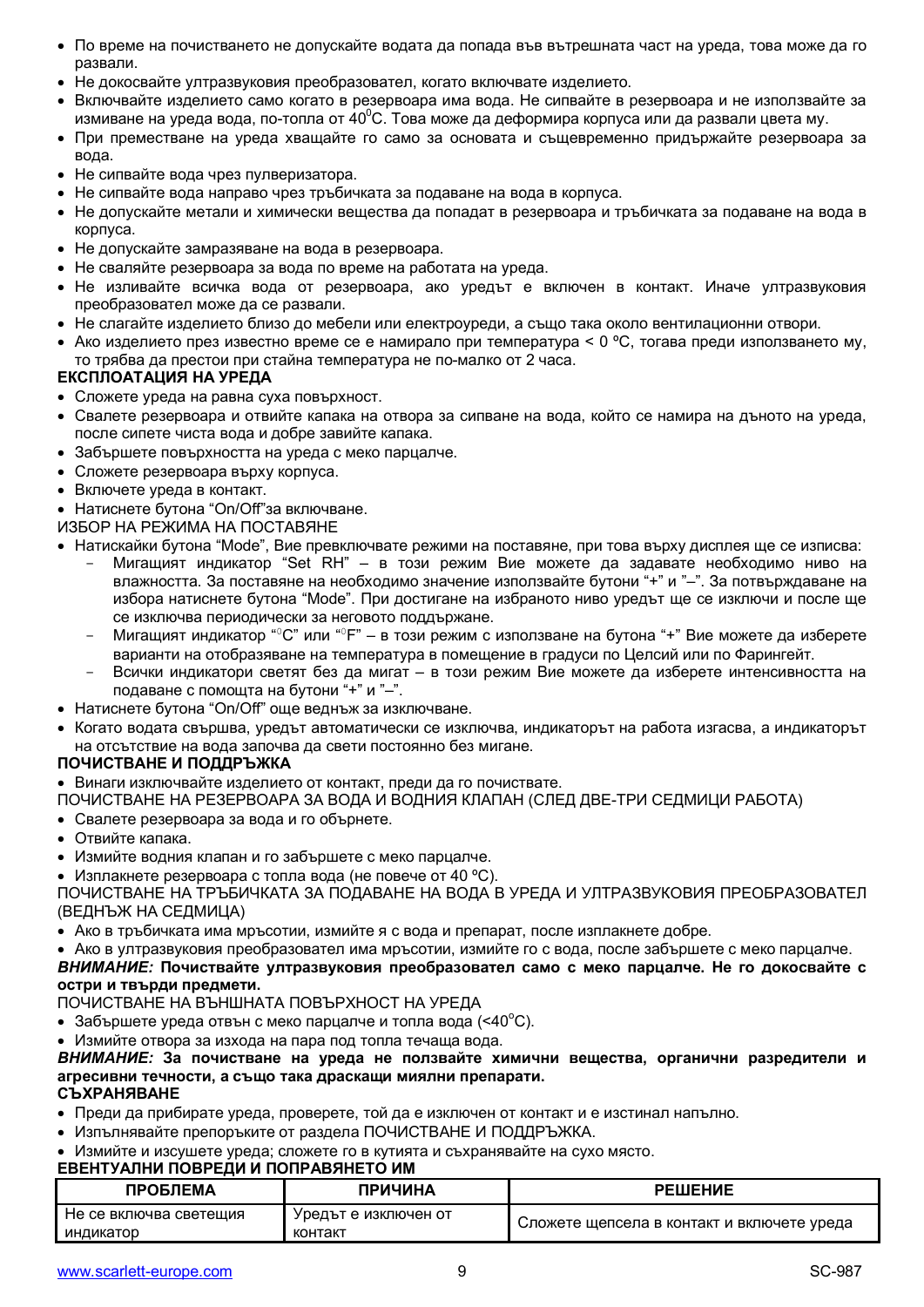| Светещият индикатор свети,<br>въздуха постъпва, но няма<br>пара      | В резервоара няма вода                                                                  | Напълнете резервоара с вода                                                                                                                                                                                                                                   |
|----------------------------------------------------------------------|-----------------------------------------------------------------------------------------|---------------------------------------------------------------------------------------------------------------------------------------------------------------------------------------------------------------------------------------------------------------|
| Странични миризми по<br>време на работа на уреда                     | Уредът е включен за<br>1.<br>пръв път<br>2.<br>В резервоара е сипана<br>мръсна вода     | Сменете вода, после измийте резервоара<br>1.<br>за вода, отворете и проветрявайте го не по-<br>малко от 12 часа.<br>2.<br>Сменете вода в резервоара                                                                                                           |
| Светещият индикатор свети,<br>но въздухът не постъпва и<br>няма пара | Вода в резервоара е сипана<br>повече от необходимо.                                     | 1.<br>Включете и изключете уреда от контакт.<br>Свалете резервоара и отвийте капака.<br>2.<br>Отсипете малко вода и сложете капака<br>обратно. Забършете резервоара и го<br>поставете на мястото си.<br>3.<br>Включете уреда в контакт и натиснете<br>бутона. |
| Образува се малко пара                                               | Ултразвуковият<br>преобразовател е замърсен<br>или в резервоара е сипана<br>мръсна вода | Забършете ултразвуковия преобразовател и<br>сипете чиста вода в резервоара                                                                                                                                                                                    |
| Водата не попада в<br>ултразвуковия<br>преобразовател                | Водният клапан е мръсен                                                                 | Почистете го и измийте с вода                                                                                                                                                                                                                                 |

#### **RO MANUAL DE UTILIZARE MASURI DE SIGURANTA**

- · Cititi cu atentie instructiunile din Manualul de utilizare considerandu-l un material indrumator.
- · Inainte de a pune aparatul in functiune pentru prima data,verificati daca datele tehnice ale aparatului mentionate pe eticheta corespund cu parametrii sursei de curent electric.
- · Folositi-l numai in scopuri casnice in conformitate cu indicatiile din Manualul de utilizare. Aparatul nu este destinat pentru uzul industrial.
- Nu este destinat pentru uz exterior.
- · Deconectati intotdeauna aparatul de la sursa de curent inainte de operatiunea de curatire sau atunci cand nu-l mai folositi.
- · Pentru a evita electrocutarea sau aprinderea aparatului nu introduceti aparatul in apa sau in alte lichide. Daca totusi acest lucru se intampla, NU ATINGETI aparatul, deconectati-l imediat de la reteaua electrica si duceti-l la un Centru de Service pentru a fi verificat.
- · Nu folositi aparatul in baie sau in apropierea surselor de apa.
- · Nu lasati copii sa se joace cu aparatul.
- · Nu folositi aparatul cu accesorii ce nu intra in setul de livrare.
- · Nu folositi aparatul cu un cablu de alimentare defect.
- · Nu incercati sa reparati singuri aparatul. In cazul aparitiei unor defectiuni, mergeti la cel mai apropiat Centru de service.
- · Verificati daca cablul de alimentare nu intra in contact cu margini ascutite si suprafete fierbinti.
- · Nu trageti de cablul de alimentare nu-l fortati sau rasuci in jurul aparatului.
- · Nu turnati restul de apa din orificiul pentru evacuarea aburului atunci cand aparatul este conectat la sursa electrica.
- Atunci cand spalati aparatul, evitati scurgeri de apa la partile interioare ale aparatului, in caz contrar aceste piese se vor umezi si vor cauza defectiuni.
- · Atunci cand comutati dispozitivul nu atingeti transformatorul de energie.
- Folositi dispozitivul numai cu apa in rezervor. Nu adaugati apa la o temperatura de peste 40 $\degree$ C in rezervorul de apa sau sa o folositi la spalat in caz contrar pot aparea deformari sau decolorari.
- · Tineti aparatul de partea de jos si de suportul rezervorului de apa atunci cand il manevrati.
- · Nu adaugati apa prin orificiul de aburi.
- · Nu adaugati apa direct in deversorul de apa de la baza/suport.
- · Nu adaugati metale sau chimicale in rezervorul de apa si in deversorul de la baza.
- Evitati inghetarea apei in umiditor.
- · Nu ridicati rezervorul de apa in timpul functionarii aparatului.
- Nu turnati apa in deversor atunci cand aparatul este conectat la sursa de current. In caz contrar transformatotul se va defecta imediat.
- · Nu asezati dispozitivul de umezire a aerului la orificiul de ventilatie si tineti-l departe de mobile si alte aparate electrice.
- · Daca aparatul se afla un timp mai indelungat la o temperature de < 0 ºC, inainte de a-l conecta trebuie sa-l mentineti la tempertura camerii cel putin 2 ore.

#### **FUNCTIONARE**

- · Asezati aparatul pe o suprafata stabile si uscata.
- Scoateti rezervorul de apa, desurubati.
- Stergeti suprafata rezervorului si baza acestuia cu o carpa moale.
- Asezati la loc rezervorul de apa pe suport.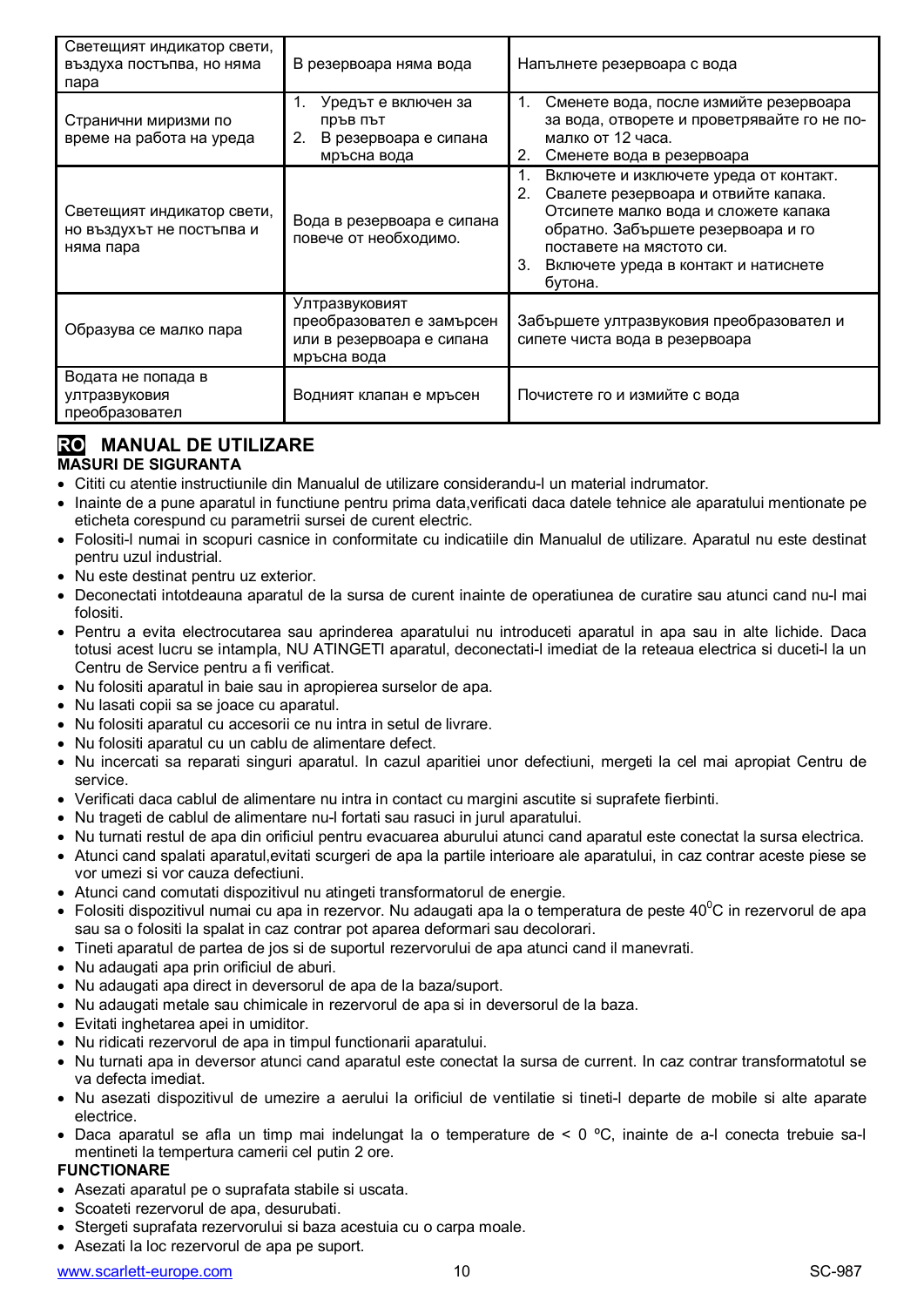- · Conectati aparatul la sursa de curent.
- · Apăsați butonul "On/Off" pentru conectare.
- ALEGEREA REGIMULUI DE REGLARE
- Prin apăsarea tastei "Mode" veti schimba regimul de reglare, în acest moment pe afisaj va apărea:
	- Indicator intermitent "Set RH" în acest regim puteți selecta nivelul de umiditate dorit. Pentru a face selecția dorită, folositi-vă de tastele "+" și "-". Pentru confirmarea optiunii apăsati tasta "Mode". La atingerea nivelului ales, aparatul se va închide și deschide periodic pentru a menține setarea.
	- Indicator intermitent "<sup>o</sup>C" sau "<sup>o</sup>F" în acest regim, apăsând tasta "+" puteți alege una din cele două posibilităti de selectare în grade a temperaturii din încăpere după Celsius sau Faringeit.
	- Toate indicatoarele sunt iluminate și nu clipesc în acest regim puteti alege intensitatea de eliberare a aburilor cu perechea de taste "+" și "-".
- · Apăsați butonul "On/Off" încă o dată pentru deconectare.
- · Cand apa se termina, dispozitivul pentru umezirea aerului se deconecteaza automat, indicatorul de functionare se stinge iar indicatorul de sesizare a lipsei apei se aprine avand o lumina constanta.

#### **CURATIRE SI INGRIJIRE**

· Nu uitati sa deconectati aparatul de la sursa de curent inainte de operatiunea de curatire.

SPALATI REZERVORUL DE APA SI SUPAPA HIDRAULICA ( LA FIECARE DOUA SAU TREI SAPTAMANI)

- · Scoateti rezervorul de apa si rasturnati-l.
- · Desurubati capacul de la orificiul de admisie al apei.
- · Stergeti cu o carpa moale si spalati supapa hidraulica.
- · Spalati rezervorul de apa cu apa calda (temperatura apei<40 ºC).
- CURATATI DEVERSORUL DE APA SI TRANSFORMATORUL DE ENERGIE (O DATA PE SAPTAMANA)
- · Daca exisa o crusta in canal, curatiti cu detergent si apa apoi clatiti.
- · Daca exista un impuritati pe transformator, indepartati-le cu o carpa moale. Clati apoi aparatul cu apa curate.

#### *IMPORTANT:* **Folositi numai carpe moi pentru a curati transformatorul. Sa nu-l atingeti niciodata cu obiecte ascutite sau grele.**

- SPALATI SUPRAFATA EXTERIOARA A APARATULUI
- Indepartati mai intai crusta si spalati cu o carpa moale si apa calda (temperatura apei<40 °C).
- · Spalati direct capul pulverizatorului cu apa.

#### **IMP***ORTANT***: Nu folositi chimicale,solventi organici sau lichide agresive si abrazive. PASTRARE**

- · Inchideti si deconectati aparatul de la sursa de curent.
- · Indepliniti toate operatiunile indicate la capitolul: CURATIRE SI INGRIJIRE.

#### Pastrati intr-un loc uscat si rece aparatul montat.

#### **DEFECTIUNI POSIBILE SI REMEDIEREA LOR**

| <b>DEFECTIUNE</b>                                                                | <b>CAUZA</b>                                                                                           | <b>REZOLVARE</b>                                                                                                                                                                                                                                                                                                                                                                                                                                |
|----------------------------------------------------------------------------------|--------------------------------------------------------------------------------------------------------|-------------------------------------------------------------------------------------------------------------------------------------------------------------------------------------------------------------------------------------------------------------------------------------------------------------------------------------------------------------------------------------------------------------------------------------------------|
| Indicatorul luminos nu<br>functioneaza                                           | Aparatul nu este conectat la<br>sursa de curent                                                        | Conectati la priza in mod corect si deschideti<br>aparatul                                                                                                                                                                                                                                                                                                                                                                                      |
| Indicatorul luminos<br>functioneaza, se produce aer,<br>dar nu se formeaza aburi | In rezervorul de apa nu exista<br>apa                                                                  | Umpleti rezervorul cu apa                                                                                                                                                                                                                                                                                                                                                                                                                       |
| Existenta unui miros persistent<br>in timpul functionarii aparatului             | Aparatul este folosit<br>$\mathbf{1}$ .<br>pentru prima data<br>Apa din rezervor este<br>2.<br>murdara | Evacuati apa si spalati rezervorul pentru<br>$1_{-}$<br>apa, deschideti rezervorul si tineti-l sub<br>control timp de 12 h cel putin.<br>Evacuati apa din rezervor<br>2.                                                                                                                                                                                                                                                                        |
| Indicatorul luminos<br>functioneaza dar nu se<br>formeaza aer si abur            | Nivelul apei este prea ridicat                                                                         | $1_{\cdot}$<br>Opriti si deconectati aparatul de la sursa<br>de curent.<br>2.<br>Evacuati apa din rezervor si desurubati<br>capacul orificiului de admisie al apei. Lasati<br>sa curga putina apa si insurubati bine<br>capacul. Stergeti rezervorul cu o carpa<br>uscata si moale. Asezati la loc rezervorul la<br>locul sau.<br>3.<br>Conectati aparatul la sursa de curent.<br>Rasuciti butonul de Pornire/Oprire (On/Off)<br>in pozitia On. |
| Abur putin                                                                       | Transformatorul este imbacsit<br>sau in rezervor exista apa<br>murdara                                 | Curatati transformatorul si schimbati apa                                                                                                                                                                                                                                                                                                                                                                                                       |
| Apa nu trece in transformator                                                    | Supapa hidraulica este<br>murdara                                                                      | Curatati si clatiti supapa hidraulica                                                                                                                                                                                                                                                                                                                                                                                                           |

#### **UA IHCTPУКЦІЯ З ЕКСПЛУАТАЦІЇ МІРИ БЕЗПЕКИ**

• Уважно прочитайте Інструкцію з експлуатації та зберігайте її як довідковий матеріал.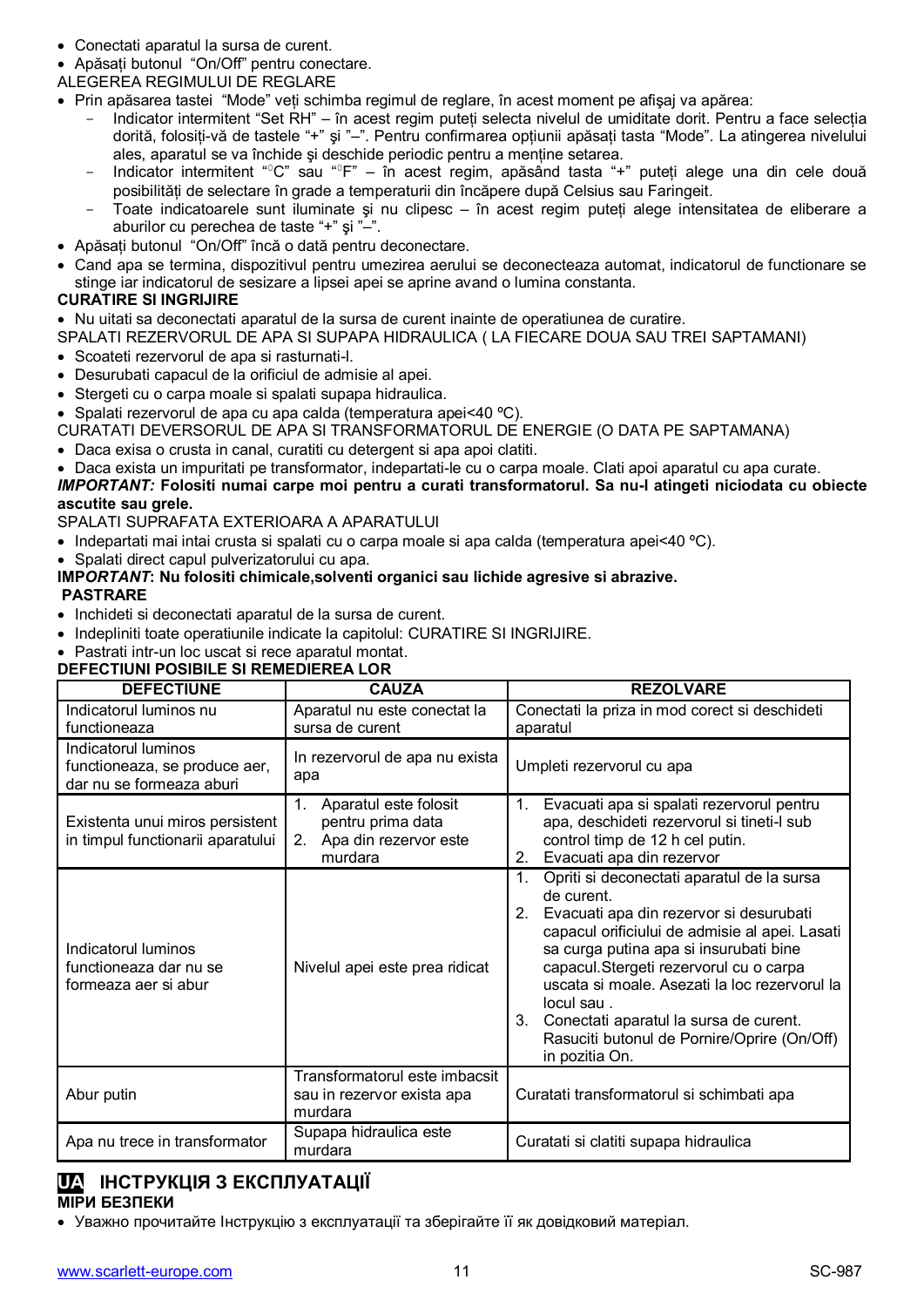- Перед першим вмиканням перевірте, чи відповідають технічні характеристики виробу, позначені на наліпці, параметрам електромережі.
- Використовувати тільки у побуті, відповідно з вимогами Інструкції з експлуатації. Прилад не призначений для виробничого використовування.
- Не використовувати поза приміщеннями.
- Завжди відключайте прилад з мережі перед очищенням, а також якщо він не використовується.
- Шоб запобігти враження електричним струмом та загоряння, не занурюйте прилад у воду чи інші рідини. Якщо це відбулося, НЕ ТОРКАЙТЕСЯ виробу, негайно відключите його з електромережі та зверніться до Сервісного центру для перевірки.
- Не користуйтеся приладом у ванних кімнатах та біля води.
- Не дозволяйте дітям гратися з приладом.
- Не використовуйте приладдя, що не входить до комплекту поставки.
- Не використовуйте прилад з пошкодженим шнуром живлення.
- Не намагайтеся самостійно ремонтувати прилад. При виникненні неполадок звертайтеся до найближчого Сервісного центру.
- Стежте, шоби шнур живлення не торкався гострих крайок та гарячих поверхонь.
- Не тягніть за шнур живлення, не перекручуйте та не намотуйте його навколо корпуса приладу.
- Не виливайте воду, що залишилася, через відтулини для випускання пари, якщо прилад підключений до  $M$ ene $x$ i
- При очищенні зволожувача не допускайте попадання води усередину приладу це може зіпсувати його.
- При вмиканні приладу не торкайтеся ультразвукового перетворювача.
- Вмикайте зволожувач тільки якщо в резервуарі є вода. Не наливайте в резервуар та не використовуйте для миття воду з температурою више 40<sup>°</sup>С, щоб запобігти деформації чи знебарвлення корпуса.
- При переміщенні зволожувача беріть його тільки за основу, при цьому підтримуючи резервуар для води.
- Не наливайте воду через розбризкувач.
- Не наливайте воду навпрост через трубку для подачи води в корпусі.
- Не допускайте попадання металів та хімікатів у резервуар та трубку подачи води в корпусі.
- Не допускайте заморожування води у резервуарі.
- Не знімайте резервуар для води в часі роботи приладу.
- Не виливайте усю воду з резервуару, якщо прилад підключений до електромережі. Інакше ультразвуковий перетворювач зіпсується.
- Не розмішайте зволожувач біля меблів та електроприладів, а також вентиляційних відтулин.
- Якщо вироб довгий час знаходився при температурі < 0 С, перед ввімкненням його слід витримати у кімнатних умовах не менше за дві години.

#### **ЕКСПЛУАТАЦІЯ**

- Поставте прилад на ровну, суху поверхню.
- Зніміть резервуар та відкрутіть кришку отвору для заливання води на дні резервуара, налийте чисту воду та щільно закрутіть кришку.
- Протріть поверхню резервуара насухо м'якою тканиною.
- Установіть резервуар на корпус.
- Ввімкніть прилад в електромережу.
- Натисніть кнопку "On/Off" для увімкнення.

#### ВИБІР РЕЖИМУ ВСТАНОВЛЕННЯ

- Натисканням кнопки "Mode" ви перемикаєте режими встановлення, при цьому дисплей буде показувати:
	- Мигаючий індикатор "Set RH" в цьому режимі ви можете задати потрібний рівень вологості. Для встановлення бажаного значення, використовуйте кнопки "+" та "-". Для підтвердження вибору натисніть кнопку "Mode". У разі досягнення встановленого рівня пристрій виключиться та буде періодично вмикатися для його підтримання.
	- Мигаючий індикатор "°С" або "<sup>°</sup> = в цьому режимі кнопкою "+" ви можете вибрати варіанти відображення температури в приміщенні в градусах по шкалі Цельсія або Фарингейта.
	- Всі індикатори горять, не мигаючи в цьому режимі ви можете встановити інтенсивність подачі пари кнопками "+" та "-".
- Натисніть кнопку "On/Off" вдруге для вимкнення.
- Коли вода закінчується, зволожувач автоматично вимикається, індикатор роботи гасне, а індикатор відсутности води засвічується рівним світлом.

#### ОЧИШЕННЯ ТА ДОГЛЯД

• Завжди відключайте прилад з мережі перед очищенням.

ОЧИЩЕННЯ РЕЗЕРВУАРА ДЛЯ ВОДИ ТА ВОДЯНОГО КЛАПАНА (ЩОДВА-ТРИ ТИЖНІ РОБОТИ)

- Зніміть резервуар для води, переверніть його.
- Відкрутіть кришку.
- Протріть м'якою тканиною та промийте водяний клапан.
- Сполосніть резервуар теплою водою (не више 40 °С).
- ОЧИЩЕННЯ ТРУБКИ ДЛЯ ПОДАЧИ ВОДИ ТА УЛЬТРАЗВУКОВОГО ПЕРЕТВОРЮВАЧА (РАЗ НА ТИЖДЕНЬ)
- Якщо у трубці набралася грязь, вимийте її мильним розчином та сполосніть.
- Якщо на ультразвуковому перетворювачі набралася грязь, промийте його водою та витріть м'якою тканиною.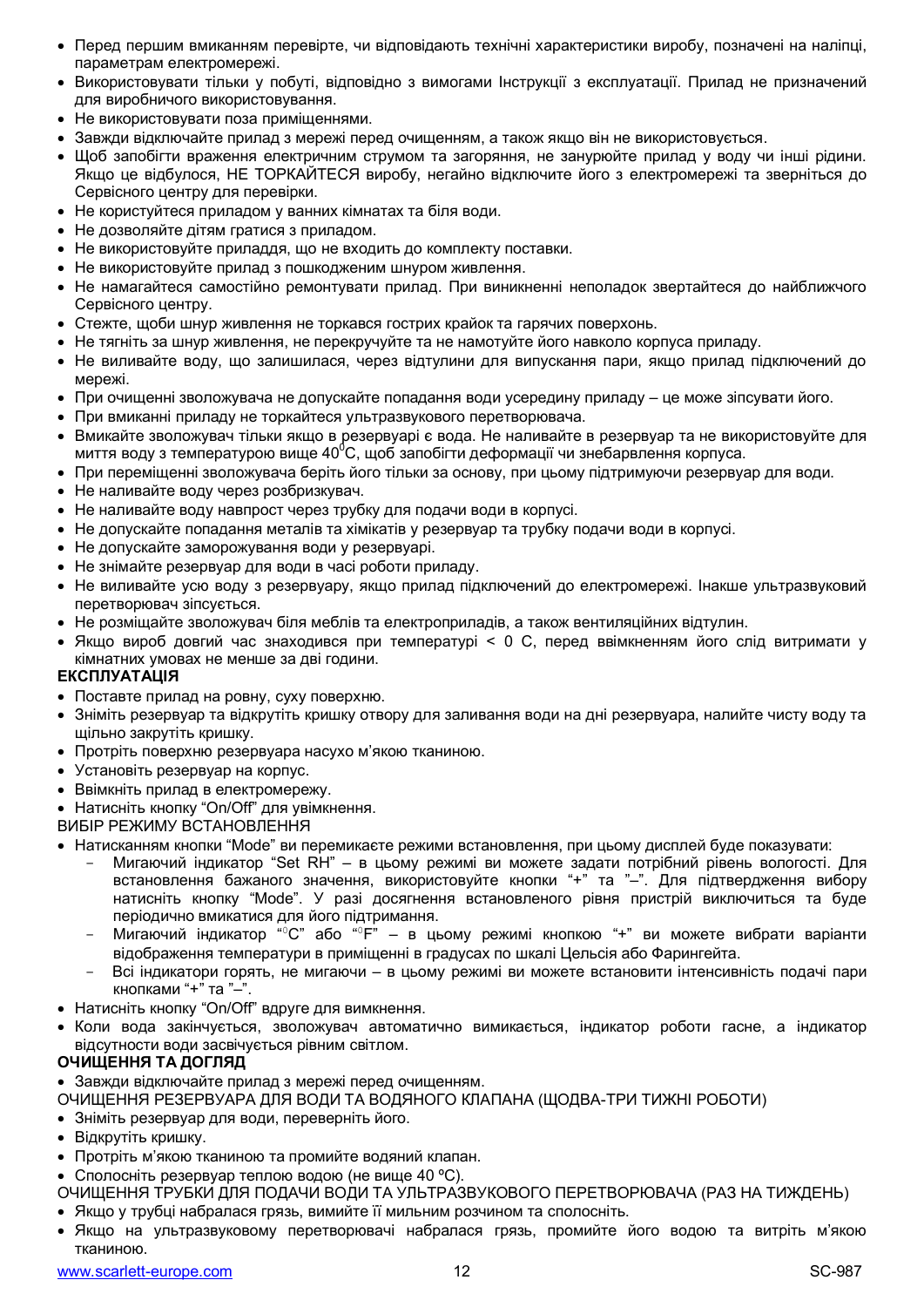#### УВАГА: Очищайте ультразвуковий перетворювач тільки м'якою тканиною. Не торкайтеся до нього гострими чи твердими предметами.

ОЧИЩЕННЯ ЗОВНІШНЬОЇ ПОВЕРХНІ ЗВОЛОЖУВАЧА

- Протріть зволожувач зовні м'якою тканиною з теплою водою  $(40^{\circ}C)$ .
- Відтулину для випускання пари промийте під струмом води.

УВАГА: Не застасовуйте для очищення хімікати, органічні розчинники чи агресиві рідини, а також  $\overline{a}$ бразивні речовини.

#### ЗБЕРЕЖЕННЯ

- Перед збереженням переконайтеся, що прилад відключений з електромережі та цілком остигнув.
- Виконайте усі вимоги розділу ОЧИЩЕННЯ ТА ДОГЛЯД.

• Вимийте та висушіть прилад; упакуйте його у коробку та зберігайте у сухому місці.

#### **ɏȺɊȺɄɌȿɊɇȱɇȿɉɈɅȺȾɄɂɌȺȲɏɍɋɍɇȿɇɇə**

| <b>ПРОБЛЕМА</b>                                                                      | <b>ПРИЧИНА</b>                                                                 | <b>РІШЕННЯ</b>                                                                                                                                                                                                                                                                            |
|--------------------------------------------------------------------------------------|--------------------------------------------------------------------------------|-------------------------------------------------------------------------------------------------------------------------------------------------------------------------------------------------------------------------------------------------------------------------------------------|
| Світловий індикатор не<br>СВІТИТЬСЯ                                                  | Прилад відключений з<br>мережі                                                 | Вставте вилку у розетку та ввімкніть прилад                                                                                                                                                                                                                                               |
| Світловий індикатор світиться,<br>надходить повітря, але пара<br>не утворюється      | У резервуарі немає води                                                        | Наповніть резервуар водою                                                                                                                                                                                                                                                                 |
| Сторонній запах під час<br>роботи приладу                                            | Зволожувач ввімкнутий<br>1.<br>перший раз<br>У резервуарі брудна<br>2.<br>вода | Змініть воду та вимийте резервуар,<br>1.<br>відчиніть і провітріть його не менше 12<br>ГОДИН.<br>Змініть воду у резервуарі<br>2.                                                                                                                                                          |
| Світловий індикатор світиться,<br>але не надходить повітря та<br>не утворюється пара | Забагато води у резервуарі                                                     | Вимкніть та від'єднайте прилад від<br>електромережі.<br>Зніміть резервуар та відкрутіть кришку.<br>Злийте трішки води та щільно закрутіть<br>кришку резервуара. Протріть резервуар<br>насухо та влаштуйте на місце.<br>Підключите зволожувач до електромережі<br>3.<br>та ввімкнить його. |
| Утворюється мало пари                                                                | Ультразвуковий<br>перетворювач забруджений<br>чи в резервуарі брудна<br>вода   | Протріть ультразвуковий перетворювач та<br>змініть воду                                                                                                                                                                                                                                   |
| Вода не надходить на<br>ультразвуковий перетворювач                                  | Забруджений водяний<br>клапан                                                  | Прочистіть і промийте його водою                                                                                                                                                                                                                                                          |

## SCG **YNYTCTBO 3A PYKOBAHLE**

#### **СИГУРНОСНЕ МЕРЕ**

- Пажљиво прочитајте Упутство за употребу и чувајте га ради информације.
- Пре прве употребе уверите се да техничка својства производа, назначена на налепници, одговарају параметрима локалне електричне мреже.
- Користите урећај само у домаћинству и у складу са овим Упутством за употребу. Урећај није намењен за индустрију.
- Не користите уређај напољу.
- Увек откључите уређај од мреже напајања пре чишћења и ако га не користите.
- Да се избегне оштећење струјом и пожар, не стављајте урећај у воду и друге течности. Ако се то десило НЕ ДОДИРУЈТЕ уређај него га одмах искључите из мреже напајања и обратите се у сервиски центар за преглед.
- Не користите уређај у купатилу и у близини воде.
- Не дозвољавајте деци да се играју са уређајем.
- Не користите приборе које не улазе у комплет уређаја.
- Не користите уређај са оштећеним гајтаном.
- Не пробајте самостално поправљати уређај. У случају оштећења уређаја јавите се у најближи сервиски центар.
- Пазите да гајтан не додирује оштре ивице и вруће површине.
- Не вуците за гајтан, не запетљавајте га и не намотавајте на кутију уређаја.
- Не сипајте преосталу воду кроз отвор за пару ако је уређај прикључен мрежи напајања.
- За време чишћења овлаживача не допустите да се вода не наће унутра уређаја то може да га озбиљно оштетити.
- Док укључујете уређај, не додирујте ултразвучни реорганизатор.
- Укључите овлаживач само ако је резервоар напуњен водом. Не сипајте у резервоар и не користите за прање воду са температуром изнад 40<sup>0</sup>С да не дође до деформисања или губљења боје кутије.
- За време премештања овлаживача држите се само за базу и придржавајте резервоар за воду.
- Не сипајте воду кроз распршивач.
- Не сипајте воду директно кроз цев за давање воде која се налази у кутији.

www.scarlett-europe.com 13 and 13 SC-987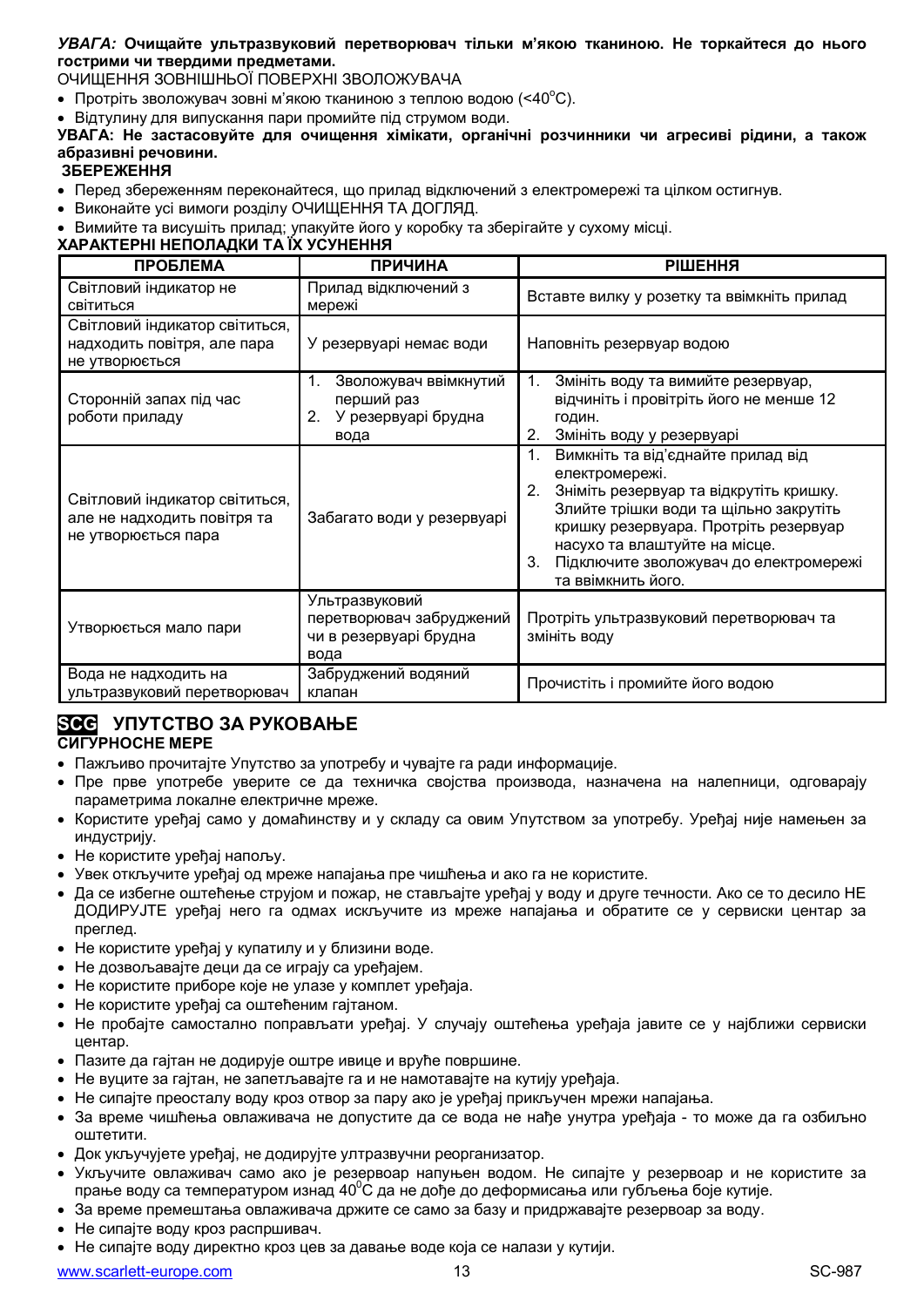- Пазите да се у резервоару и цеви за воду у кутији не нађу метали и хемикалије.
- Пазите да се вода у резервоару не замрзава.
- Не скидајте резервоар за воду док уређај ради.
- Не изливајте из резервоара сву воду, ако је уређај прикључен мрежи напајања. У противном случају поквариће се ултразвучни реорганизатор.
- Не ставите овлаживач у непосредној близини намештаја и електричне опреме, а такође близу отвора за вентилацију.
- Ако се производ дуго време налазио на температуре < 0 °С, пре укључења треба да сачекате најмање 2 сата.

#### РАД

- Наместите уређај на равну суву површину.
- Скините резервоар и одврните поклопац отвора за уливање воде на дну резервоара, насипајте чисту воду и добро заврните поклопац.
- Добро обришите површину резервоара меканом крпом.
- Наместите резервоар на кутију.
- Прикључите урећај мрежи напајања.
- Ради укључења уређаја притисните дугме "On/Off".
- ИЗБОР РЕЖИМА ПОДЕШАВАЊА
- Притиском дугмета "Моde" бирате режиме подешавања, при томе дисплеі ће показивати:
	- Титрајући индикатор "Set RH" у овом режиму можете изабрати потребни ниво влажности. Да унесете потребно значење, користите дугмад "+" и "-". Да потврдите избор, притисните дугме "Mode". Кад је досегнут одређени ниво, уређај ће се искључити и после ће се с времена на време укључивати ради одржавања температуре.
	- Tитрајући индикатор "°С" или "°F" у овом режиму дугметом "+" можете да бирате варијанте показивања температуре у просторији у градусима по Целзијусовој или Фаренхајтовој скали.
	- Сви индикатори се светле без титрања у овом режиму можете изабрати интензитет додавања паре помоћу дугмади "+" и "-".
- Ради искључења уређаја притисните дугме "On/Off" још једном.
- Када се вода потроши, овлаживач се аутоматски искључује, индикатор рада се гаси, индикатор одсутства воде гори.

#### **ЧИШЋЕЊЕ И ОДРЖАВАЊЕ**

• Увек искључите уређај из напајања пре чишћења.

ЧИШЋЕЊЕ РЕЗЕРВОАРА ЗА ВОДУ И ВОДЕНОГ ВЕНТИЛА (СВАКЕ ДВЕ-ТРИ НЕДЕЉЕ РАДА)

- Скините резервоар за воду, преврните га.
- Одврните поклопац.
- Обришите меканом крпом и исперите водени вентил.

• Исперите резервоар топлом водом (температура воде мора да буде испод 40 °С).

ЧИШЋЕЊЕ ЦЕВИ ЗА ДАВАЊЕ ВОДЕ И УЛТРАЗВУЧНОГ РЕОРГАНИЗАТОРА (ЈЕДНОМ НЕДЕЉНО)

- Ако се у цеви сакупила пољавштина, исперите цев сапуњавом водом, затим исперите поново чистом водом,
- Ако се на ултразвучном реорганизатору сакупила прљавштина, исперите га водом и обришите меканом крпом.

#### НАПОМЕНА: Чистите ултразвучни реорганизатор само меканом крпом. Не додирујте реорганизатор **уштрим или тврдим предметима.**

ЧИШЋЕЊЕ СПОЉНЕ ПОВРШИНЕ ОВЛАЖИВАЧА

- Обришите овлаживач споља са меканом крпом и топлом водом  $(40^{\circ}C)$ .
- Отвор за пару исперите под млазом воде.

#### НАПОМЕНА: Не користите за чишћење хемикалије, органске раствараче или аресивне течности, а такоће абразиона средства.

#### **ЧУВАЊЕ**

- Пре чувања убедите се да је уређај искључен из мреже напајања и потпуно се охладио.
- Урадите све, што се препоручује у разделу ЧИШЋЕЊЕ И ОДРЖАВАЊЕ.

Исперите и осушите уређај, склоните га у паковање и чувајте на сувом месту.

#### **MOLYEA OUITE FELA U HUAXOBO VKUAHALE**

| <b>ПРОБЛЕМ</b>                                                          | РАЗЛОГ                                                             | РЕШЕЊЕ                                                                                                                              |
|-------------------------------------------------------------------------|--------------------------------------------------------------------|-------------------------------------------------------------------------------------------------------------------------------------|
| Светлосни индикатор не<br>гори                                          | Уређај није укључен у мрежу<br>напајања                            | Ставите утикач у прикључницу и укључите<br>уређај                                                                                   |
| Светлосни индикатор гори,<br>долази ваздух али пара се<br>не ствара     | У резервоару нема воде                                             | Напуните резервоар водом                                                                                                            |
| Осећа се страни мирис док<br>уређај ради                                | Овлаживач је укључен<br>први пут<br>У резервоару је прљава<br>вода | Замените воду и исперите резервоар<br>за воду, отклопите га и проветравајте<br>најмање 12 сати.<br>2.<br>Замените воду у резервоару |
| Светлосни индикатор гори<br>али ваздух не долази и пара<br>се не ствара | У резервоару је превише<br>воде                                    | Искључите уређај и откључите га од<br>мреже напајања.<br>Скините резервоар и одврните                                               |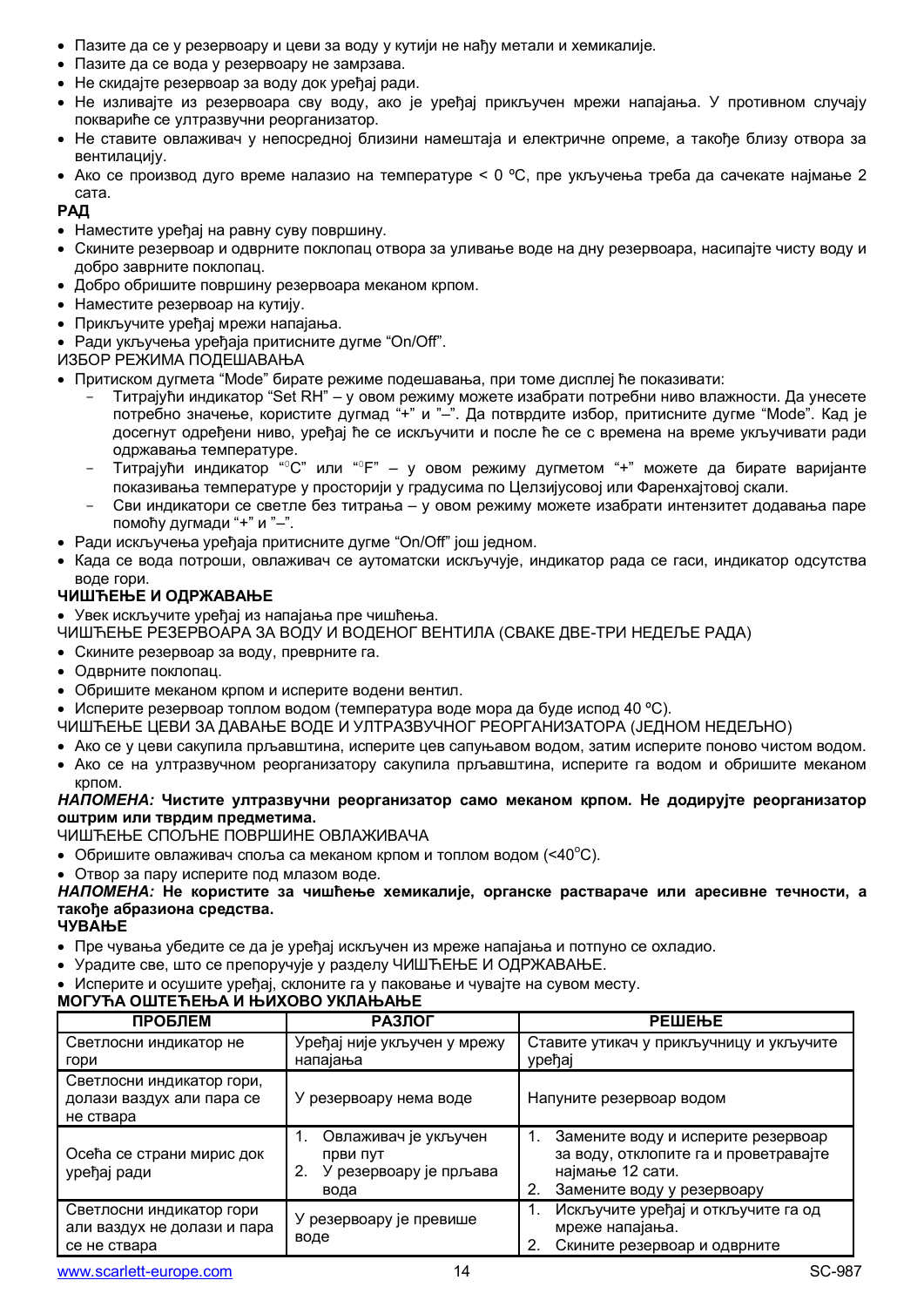|                                                |                                                                           | поклопац. Излијте мало воде и добро<br>заврните поклопац резервоара. Добро<br>избришите резервоар и наместите га.<br>З.<br>Прикључите овлаживач мрежи<br>напајања и укључите га. |
|------------------------------------------------|---------------------------------------------------------------------------|----------------------------------------------------------------------------------------------------------------------------------------------------------------------------------|
| Ствара се недовољно паре                       | Ултразвучни реорганизатор<br>је прљав или у резервоару је<br>прљава вода. | Обришите ултразвучни реорганизатор и<br>замените воду.                                                                                                                           |
| Вода не долази на<br>ултразвучни реорганизатор | Водени вентил је прљав                                                    | Очистите га и исперите водом                                                                                                                                                     |

#### **EST KASUTAMISJUHEND OHUTUSNÕUANDED**

- · Lugege käesolev kasutusjuhend tähelepanelikult läbi ja hoidke see tuleviku tarbeks alles.
- · Enne niisuti esimest vooluvõrku lülitamist kontrollige, et seadme etiketil osutatud andmed vastaksid kohaliku vooluvõrgu andmetele.
- · Antud seade on mõeldud ainult koduseks kasutamiseks, mitte tööstuslikuks kasutamiseks.
- · Ärge kasutage seadet väljas.
- · Eemaldage seade vooluvõrgust enne selle puhastamist ning ajaks, mil seda ei kasutata.
- · Elektrilöögi saamise ja süttimise vältimiseks ärge asetage seadet vette ja teistesse vedelikesse. Kui seade on vette sattunud, ÄRGE SEDA KATSUGE, eemaldage niisuti kohe vooluvõrgust ja pöörduge teeninduskeskuse poole kontrollimiseks.
- · Ärge kasutage seadet vannitubades ja vee läheduses.
- · Ärge laske lastel seadmega mängida.
- · Ärge kasutage tarvikuid, mis ei kuulu komplekti.
- · Ärge kasutage seadet vigastatud toitejuhtmega.
- · Ärge püüdke antud seadet iseseisvalt remontida. Vea kõrvaldamiseks pöörduge lähima teeninduskeskuse poole.
- · Jälgige seda, et juhe ei puutuks vastu teravaid servi ja kuumi pindu.
- · Ärge tõmmake toitejuhtmest, keerake seda krussi, ega ümber korpuse.
- · Kui seade on vooluvõrku lülitatud, ärge valage ülejäänud vett auru väljalaskmise ava kaudu välja.
- · Niisuti puhastamisel vältige vee sattumist seadme sisepinnale, see võib põhjustada rikkeid.
- · Seadme sisselülitamisel ärge puutuge ultraheli muundurit.
- · Lülitage sisse ainult täidetud veereservuaariga niisuti. Ärge kasutage vett kuumusega üle 40C, et vältida korpuse deformatsiooni.
- · Niisuti teisaldamisel hoidke seadme alusest samas toetades veereservuaari.
- · Ärge valage vett sisse pihusti kaudu.
- · Ärge valage vett sisse korpusel paikneva vee etteandmise toru kaudu.
- · Ärge võimaldage metallosade ja kemikaalide sattumist veereservuaari ja torusse, mis asub korpuses.
- · Vältige vee jäätumist reservuaaris.
- · Ärge eemaldage veereservuaari seadme töötamise ajal.
- · Ärge valage vett täielikult välja, kui seade on ühendatud vooluvõrguga, vastasel juhul ultrahelimuundur läheb rikki.
- · Ärge asetage niisutajat mööbli ja elektriseadmete lähedusse ja ka ventilatsiooniavade juurde.
- · Kui seade on olnud pikemat aega madalamal temperatuuril kui 0 ºC , siis enne sisselülitamist, tuleb teda hoida toatemperatuuril vähemalt 2 tundi.

#### **KASUTAMINE**

- · Asetage seade kuivale tasasele pinnale.
- · Eemaldage reservuaar ja keerake vee sissevooluava kaas reservuaari põhjas lahti, valage puhas vesi sisse ja keerake kaas kõvasti kinni.
- · Pühkige reservuaari välispind pehme riidega.
- · Asetage reservuaar korpusele.
- · Lülitage seade vooluvõrku.
- Sisselülitamiseks vajutage "On/Off".
- SEADISTAMISREäIIMI VALIK
- Vajutades nuppu "Mode" lülitate Te ümber seadistusrežiime, sealjuures ekraanile tuleb:
	- Vilkuv indikaator "Set RH" selles režiimis võite Te valida vajaliku niiskusetaseme. Selleks kasutage nuppe "+" u "-". Valiku kinnitamiseks vajutage nupule "Mode". Määratud taseme saavutamisel seade lülitub välja ja lülitub sisse, kui valitud niiskusetase langeb.
	- Vilkuv indikaator "°C" või "°F" selles režiimis nupu "+" abil saab valida temperatuuri näitamise variante Celsuise või Fahrengheiti skaalade järgi.
	- Kõik indikaatorid põlevad, ei vilgu selles režiimis nuppude "+" u "-" abil võib seadistada auru andmise intensiivsust.
- Väljalülitamiseks vajutage veelkord "On/Off".
- · Kui vesi lõppeb, lülitub niisuti automaatselt välja, töötamise märgutuli kustub, vee puudumise indikaator hakkab püsivalt põlema.

#### **PUHASTUS JA HOOLDUS**

· Enne puhastamist eemaldage seade vooluvõrgust.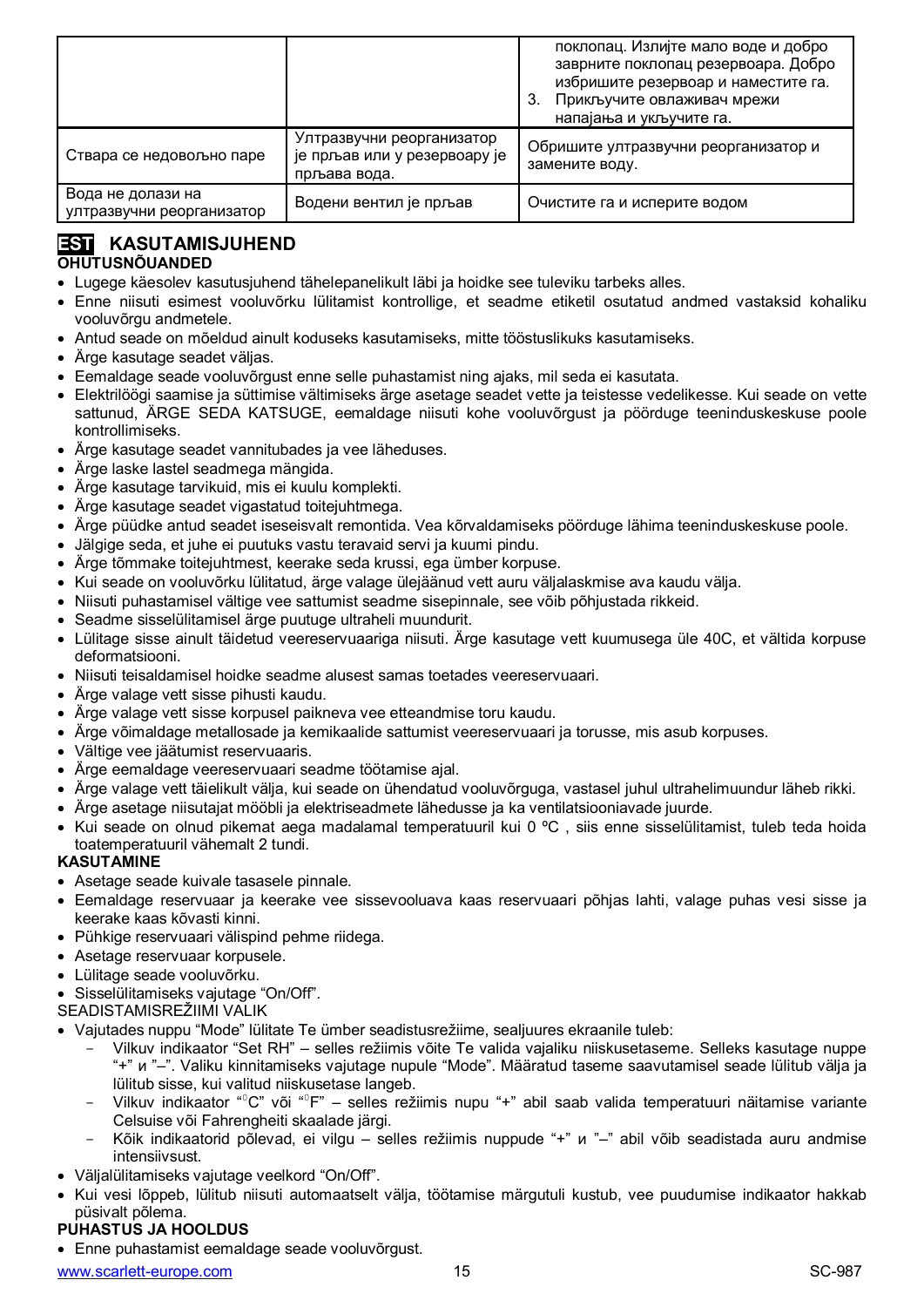#### VEERESERVUAARI JA VEE KLAPI PUHASTAMINE (IGA KAHE-KOLME NÄDALA TAGANT).

- · Eemaldage vee reservuaar, pöörake see ümber.
- · Keerake kaas lahti.
- · Pühkige pehme riidega ja peske vee klapp.
- · Loputage reservuaar sooja veega. (mitte üle 40 ºC).
- VEE ETTEANDMISEKS TORU JA ULTRAHELI MUUNDURI PUHASTAMINE (KORD NÄDALAS)
- · Kui torru on kogunenud mustus, peske see seebiveega, siis loputage.
- · Kui ultraheli muundurile on kogunenud mustus, peske see veega ja pühkige pehme riidega.

*TÄHELEPANU:* **Pühkige ultraheli muundur ainult pehme riidega. Ärge puutuge teda teravate ja kõvade esemetega.**

#### NIISUTI VÄLISPINNA PUHASTAMINE

- · Pühkige niisuti väljast sooja veega niisutatud pehme riidega.
- · Loputage auru väljumise ava jooksva veega.

#### *TÄHELEPANU:* **Ärge kasutage puhastamiseks kemikaale, orgaanilisi lahusteid, samuti ka abrasiivseid vahendeid.**

#### **HOIDMINE**

- · Enne hoiule panekut veenduge, et seade on vooluvõrgust eemaldatud ja on täielikult maha jahtunud.
- · Täitke nõudmised PUHASTUS JA HOOLDUS.
- · Peske ja kuivatage seade, pange see pakendisse ja hoidke kuivas kohas.

#### **HÄIRED JA NENDE KÕRVALDAMINE**

| IAINLU JA NLNUL KURVALUAMINI                     |                                                                    |                                                                                                                                                                                                                                                          |  |
|--------------------------------------------------|--------------------------------------------------------------------|----------------------------------------------------------------------------------------------------------------------------------------------------------------------------------------------------------------------------------------------------------|--|
| <b>PROBLEEM</b>                                  | <b>PÕHJUS</b>                                                      | <b>LAHENDUS</b>                                                                                                                                                                                                                                          |  |
| Märgutuli ei põle                                | Seade ei ole ühendatud<br>vooluvõrku                               | Sisestage pistik pistikupessa ja lülitage<br>seade sisse                                                                                                                                                                                                 |  |
| Märgutuli põleb, õhk liigub aga<br>ei teki auru  | Veereservuaar on tühi                                              | Täitke reservuaar veega                                                                                                                                                                                                                                  |  |
| Ebaharilik lõhn seadme<br>töötamise ajal         | Seade töötab esimest<br>korda<br>Reservuaaris on must vesi<br>2.   | Vahetage vesi ja peske reservuaar.<br>1.<br>Avage ja tuulutage seadet vähemalt 12<br>tundi.<br>2.<br>Vahetage vesi reservuaaris.                                                                                                                         |  |
| Märgutuli põleb, õhk ei liigu ja<br>auru ei teki | Reservuaaris on liiga palju vett                                   | Lülitage seade vooluvõrgust välja.<br>Eemaldage reservuaar, keerake kaan<br>2.<br>lahti. Valage osa vett välja ja keerake<br>kaan tagasi kinni. Kuivatage reservuaar<br>ja paigaldage tagasi oma kohale.<br>Ühendage vooluvõrku ja lülitage sisse.<br>3. |  |
| Tekib vähe auru                                  | Ultrahelimuundur on<br>määrdunud või reservuaaris on<br>must vesi. | Puhastage ultrahelimuundur ja vahetage<br>vesi.                                                                                                                                                                                                          |  |
| Vesi ei satu ultrahelimuundurile                 | Veeklapp on määrdunud                                              | Puhastage ja peske läbi                                                                                                                                                                                                                                  |  |

#### **LV LIETOâANAS INSTRUKCIJA DROâƮBAS NORƖ'ƮJUMI**

- Uzmanīgi izlasiet ekspluatācijas instrukciju un saglabājiet to kā izziņas materiālu.
- Pirms pirmreizējās ieslēgšanas pārbaudiet vai izstrādājuma tehniskais raksturojums uzlīmē atbilst elektrotīkla parametriem.
- · Izmantot tikai sadzīves nolūkos, atbilstoši dotajai ekspluatācijas instrukcijai. Izstrādājums nav paredzēts rūpnieciskai izmantošanai.
- Neizmantot ārpus telpām.
- Vienmēr atslēdziet ierīci no elektrotīkla pirms tās tīrīšanas, vai arī tad, ja Jūs to neizmantojat.
- Lai izvairīto no elektrostrāvas sitiena vai aizdegšanās negremdējiet ierīci ūdenī vai kādā citā škidrumā. Ja tas ir noticis, NEAIZTIECIET ierīci, nekavējoties atslēdziet to no elektrotīkla un griezieties tuvākajā Servisa centrā ierīces pārbaudei.
- Neizmantojiet ierīci vannas istabās un ūdens tuvumā.
- Neļaujiet bērniem spēlēties ar ierīci.
- Neizmantojiet piederumus, kas neietilpst ierīces komplektā.
- Neizmantojiet ierīci ar bojātu elektrovadu.
- Necentieties patstāvīgi labot ierīci. Ierīces traucējumu konstatēšanas gadījumā griezieties tuvākajā servisa centrā.
- Sekojiet līdzi, lai elektrovads neskartos klāt asām malām un karstām virsmām.
- Nevelciet barošanas vadu, negrieziet un neuztiniet to uz ierīces korpusa.
- Neizlejiet atlikušo ūdeni caur tvaiku izvades atvērumiem, ja ierīce ir pieslēgta elektrotīklam.
- Mitrinātāja tīrīšanas laikā nepieļaujiet ūdens iekļūšanu ierīces iekšējās daļās tas var sabojāt ierīci.
- leslēdzot ierīci neskarieties klāt ultraskaņas pārveidotājam.
- Mitrinātāju ieslēdzat tikai tad, ja rezervuārā ir ūdens. Neielejiet un neizmantojiet ūdeni rezervuāra mazgāšanai augstāku par 40 $\mathrm{^0C}$ , lai izvairītos no korpusa deformācijas un krāsas zaudēšanai.
- Pārvietojot mitrinātāju turiet to tikai aiz pamatnes, pieturot ūdens rezervuāru.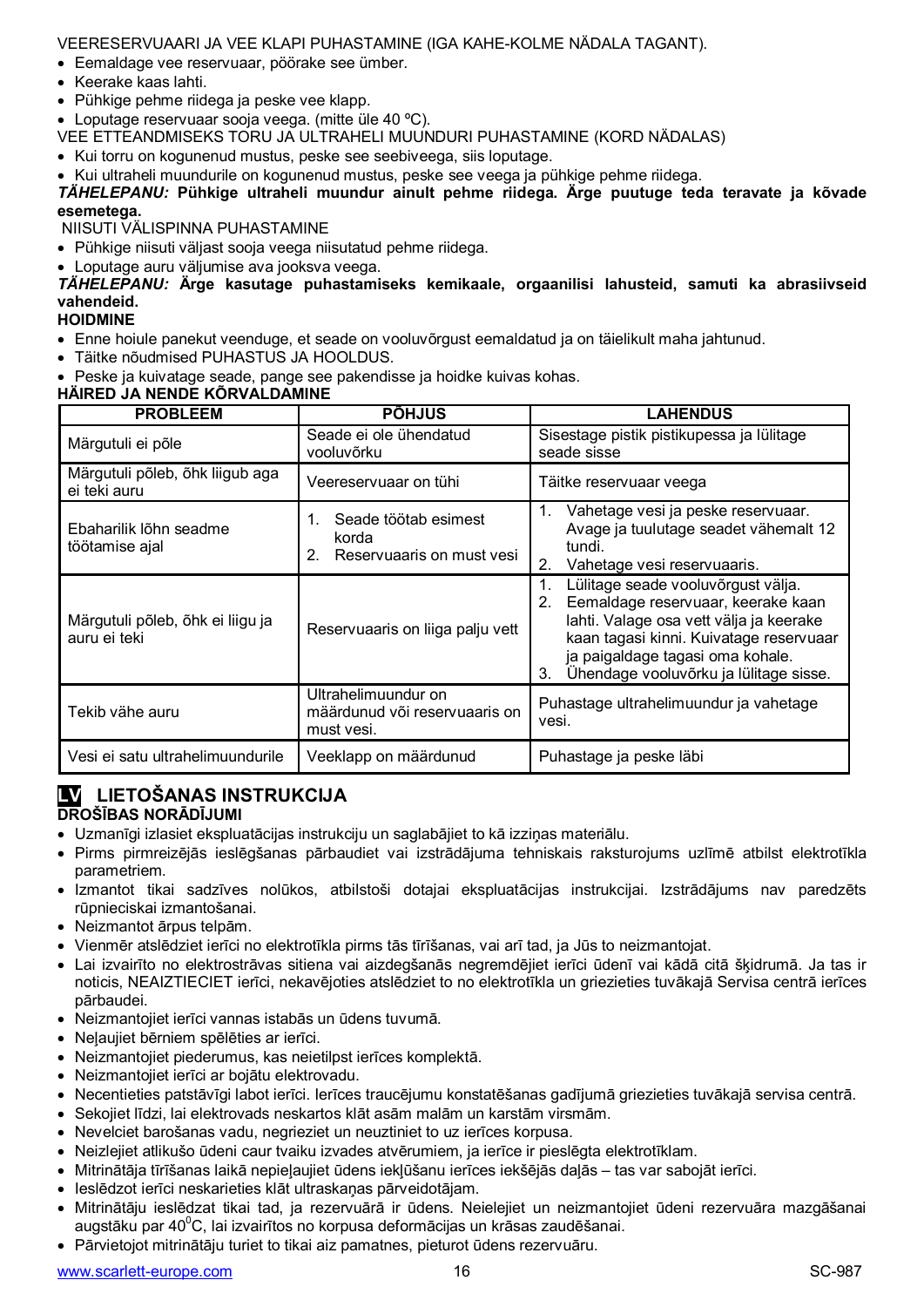- Neielejiet ūdeni caur izsmidzinātāju.
- Nelejiet ūdeni tieši pa ūdens padeves cauruli korpusā.
- Nepielaujiet metālu un citu kīmisku vielu iekļūšanu rezervuārā un ūdens padeves caurulē korpusā.
- Nepielaujiet ūdens sasalšanu rezervuārā.
- Nenoņemiet ūdens rezervuāru ierīces darbības laikā.
- Neizlejiet visu ūdeni no rezervuāra, ja ierīce ir pieslēgta pie elektrotīkla. Ultraskaņas pārveidotājs var sabojāties.
- · Nenovietojiet mitrinātāju mēbeļu un elektroierīču tuvumā, kā arī blakus ventilācijas atverēm.
- Ja ierīce ilgstoši atrodas temperatūrā < 0 °C, pirms ieslēgšanas to ieteicams paturēt istabas apstākļos ne mazāk par 2 stundam.

#### **EKSPLUATƖCIJA**

- Novietojiet ierīci uz gludas, sausas virsmas.
- · Nonemiet rezervuāru un atgrieziet ūdens ieliešanas atvēruma vāciņu rezervuāra apakšā, ielejiet ūdeni un cieši aizgrieziet vācinu.
- Noslauciet rezervuāra virsmu pilnīgi sausu ar mīkstu drānu.
- · Uzstādiet rezervuāru uz korpusa.
- · Pieslēdziet ierīci pie elektrotīkla.
- Piespiediet taustinu "On/Off", lai ieslēgtu.

UZSTĀDĪŠANAS REŽĪMA IZVĒLE

- · Spiežot taustiņu "Mode" Jūs pārslēdzat uzstādījuma režīmus, vienlaikus displejā būs redzams:
	- Mirgojošais indikators "Set RH" šajā režīmā Jūs varat uzstādīt nepieciešamo mitruma līmeni. Lai uzstādītu vēlamo mitruma līmeni, izmantojiet taustiņus "+" un "-". Izvēles apstiprināšanai piespiediet taustiņu "Mode". Sasniedzot nepieciešamo līmeni, ierīce izslēgsies un periodiski ieslēgsies tā uzturēšanai.
	- Mirgojošais indikators "<sup>o</sup>C" vai "<sup>o</sup>F" –ar taustiņu "+" Jūs varat izvēlēties temperatūras rādītāju telpā Celsija vai Fārenheita grādos.
	- Visi indikatori deg nemirgojot šajā režīmā Jūs varat uzstādīt tvaika padeves intensitāti ar taustiniem "+" un  $, \cdot, \cdot$
- Piespiediet taustinu "On/Off" vēlreiz, lai izslēgtu.
- Kad ūdens beidzas, mitrinātājs automātiski izslēdzas, darbības indikators dzist, bet ūdens trūkuma indikators aizdedzas ar vienmērīgu gaismu.

#### **7Ʈ5ƮâANA UN APKOPE**

• Pirms ierīces tīrīšanas vienmēr atslēdziet to barošanas tīkla.

ŪDENS REZERVUĀRA UN VĀRSTA TĪRĪŠANA (KATRAS DIVAS-TRĪS DARBA NEDĒĻAS)

- Noņemiet ūdens rezervuāru, pagrieziet to.
- Atgrieziet vāciņu.
- · Noslauciet vārstu ar mīkstu lupatu, izmazgājiet.
- · Noskalojiet rezervuāru ar siltu ūdeni. (ne augstāku par 40 °C).

ŪDENS PADEVES CAURULES UN ULTRASKAŅAS PĀRVEIDOTĀJA TĪRĪŠANA (VIENU REIZI NEDĒĻĀ)

- · Ja caurulē ir sakrājušies netīrumi, izmazgājiet to ar mazgāšanas līdzekli, tad izskalojiet.
- Ja uz ultraskanas pārveidotāja sakrājušies netīrumi, izmazgājiet to ar ūdeni un noslauciet ar mīkstu drānu.

UZMANĪBU: Ultraskaņas pārveidotāju tīriet tikai ar mīkstu drānu. Neskarieties tam klāt ar asiem vai cietiem **priekãmetiem.**

MITRINĀTĀJA ĀRĒJĀS VIRSMAS TĪRĪŠANA

- Mitrinātāja ārējo daļu noslauciet ar mīkstu drānu un siltu ūdeni (<40 $^{\circ}$ C).
- · Atvērumu tvaika izvadei izmazgājiet tekošā ūdenī.

UZMANĪBU: Tīrīšanai neizmantojiet ķīmiskas vielas, organiskus šķaidītājus vai agresīvus šķīdumus, kā arī  $a$ **braz***vus* l*I***dzeklus.** 

#### **GLABƖâANA**

- · Pirms glabāšanas pārliecināties, ka ierīce ir atslēgta no elektrotīkla un pilnībā atdzisusi.
- · Izpildiet TĪRĪŠANAS UN KOPŠANAS sadaļas prasības.
- Izmazgājiet un izžāvējiet ierīci; iepakojiet to kastē un glabājiet sausā vietā.

#### **TRAUCƜJUMU RAKSTUROJUMS UN TO NOVƜ5âANA**

| <b>PROBLEMA</b>                                                        | <b>IEMESLS</b>                                                                   | <b>RISINĀJUMS</b>                                                                                                                                                           |
|------------------------------------------------------------------------|----------------------------------------------------------------------------------|-----------------------------------------------------------------------------------------------------------------------------------------------------------------------------|
| Nedeg gaismas indikators                                               | lerīce ir atslēgta no elektrotīkla                                               | lespraudiet kontaktdakšu rozetē un<br>iesledziet ierīci                                                                                                                     |
| Gaismas indikators deg, gaiss<br>tiek padots, bet neveidojas<br>tvaiki | Rezervuārā nav ūdens                                                             | Uzpildiet rezervuāru ar ūdeni                                                                                                                                               |
| Nepatīkama smaka ierīces<br>darbības laikā                             | Mitrinātājs ir ieslēgts pirmo<br>1.<br>reizi<br>Rezervuārā ir netīrs ūdens<br>2. | Nomainiet ūdeni un izmazgājiet ūdens<br>rezervuāru, attaisiet un izvēdiniet to ne<br>mazāk par 12 stundām.<br>Nomainiet ūdeni rezervuārā.<br>$2_{-}$                        |
| Gaismas indikators deg, gaiss<br>netiek padots, neveidojas tvaiki      | Pārāk daudz ūdens rezervuārā                                                     | Izslēdziet un atslēdziet ierīci no<br>elektrotīkla.<br>Nonemiet rezervuāru un atgrieziet<br>2.<br>vāciņu. Izlejiet nedaudz ūdens un cieši<br>aizgrieziet rezervuāra vāciņu. |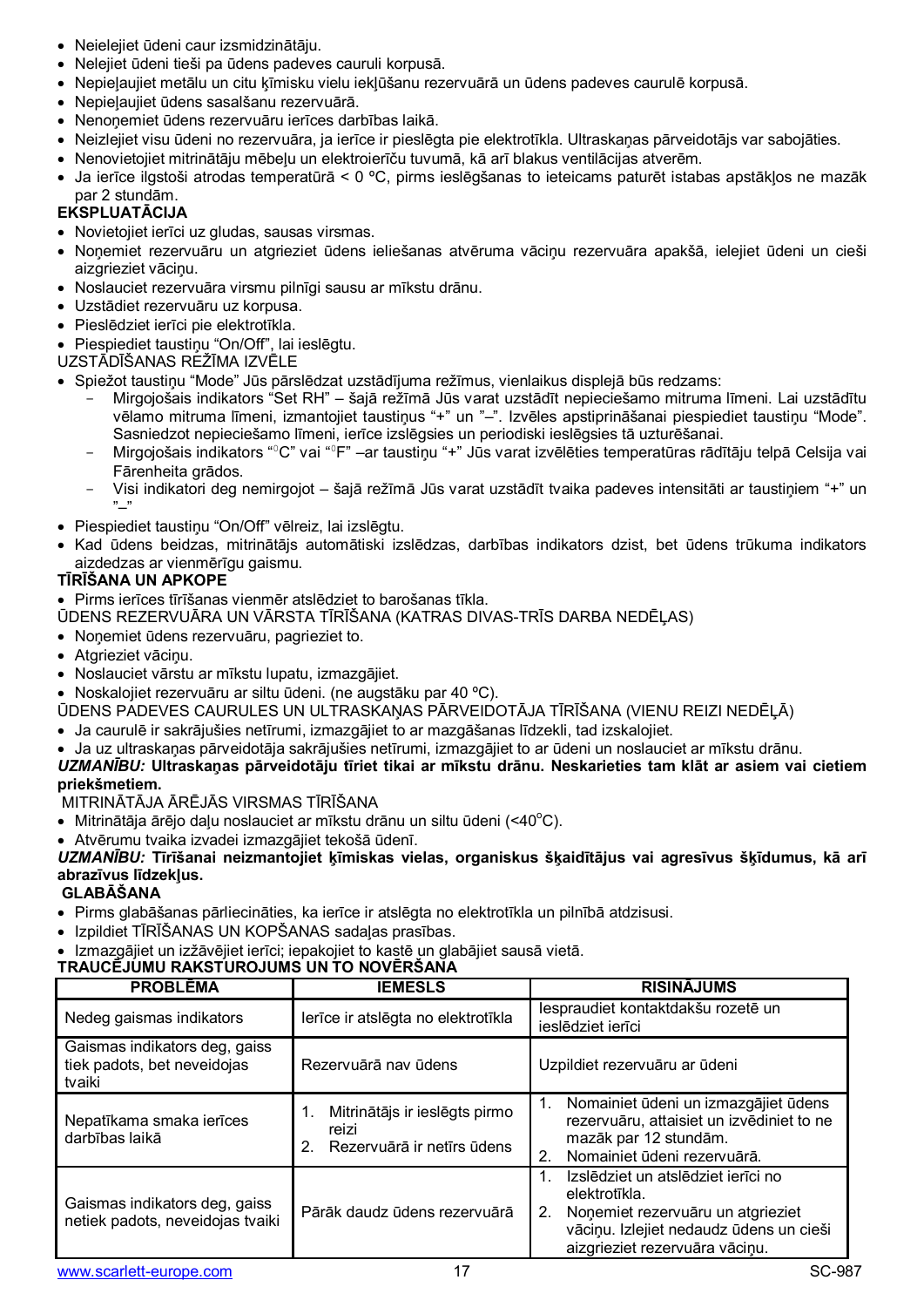|                                                 |                                                                         | Noslauciet rezervuāru pilnībā sausu un<br>novietojiet atpakal<br>Pieslēdziet ierīci pie elektrotīkla un<br>3.<br>ieslēdziet to. |
|-------------------------------------------------|-------------------------------------------------------------------------|---------------------------------------------------------------------------------------------------------------------------------|
| Veidojas ļoti maz tvaiku                        | Ultraskaņas pārveidotājs ir<br>netīrs vai rezervuārā ir netīrs<br>ūdens | Noslauciet ultraskaņas pārveidotāju un<br>nomainiet ūdeni                                                                       |
| Netiek padots ūdens<br>ultraskaņas pārveidotājā | Netīrs ūdens vārsts                                                     | Iztīriet un izmazgājiet to ar ūdeni                                                                                             |

## **LT EKSPLUATAVIMO SĄLYGOS**

#### $\overline{AP}$ SAUGOS PRIEMONĖS

- · Atidžiai perskaitikite Ekspluatavimo vadovą ir išsaugokite jį kaip informacinį materialą.
- Prieš pirmąjį naudojimą patikrinkite, ar atitinka gaminio techninės charakteristikos, elktros tinklo parametrams.
- · Naudoti tik buitiniais tikslais atitinkamai su duotomis Ekspluatavimo sąlygomis. Prietaisas nėra skirtas pramoniniam naudojimui.
- · Naudoti tik patalpose
- · Visada iãjunkite pritaisą iã elektros tinklo prieã valymą, o taip pat, jaigu jis nenaiudojamas.
- Elektros srovės nutrenkimo arba užsidegimo vengimui, nenardinkite prietaiso į vandenį, arba kitus skisčius. Jaigu tai atsitiko, NELIESKITE prietaiso, nedelsiant atjunkite jį nuo elektros tinklo ir kreipkites į Serviso centrą patikrinimui.
- · Nesinaudokite prietaisu voniose ir prie vandens.
- · Neleiskite vaikams åaisti su prietaisu.
- Nenaudokite reikmenų neieinančių į pristatimo komplektą.
- · Nenaudokite prietaisą su sugadintu elektros laidu.
- · Nebandikite savarankiškai taisyti prietaiso. Atsiradus nesklandumams kreipkitės į artimiausią Serviso centrą.
- Stebėkite kad elektros laidas neliestų aštrių kampų ir karštų paviršių.
- Netempkite už maitinimosi laidą, neviniokite ji aplink prietaisą.
- Neišpilkite likusij vandenį per garo išėjimo skylę, jaigu prietaisas jiungtas į elektros tinklą.
- Valanat drėkintuvą neleiskite vandeniui patekti į videne prietaiso dalį tai gali jį sugadinti.
- · ljungiant prietaisa nelieskite ultragarsinio reformatoriaus.
- Junkite prietaisa, tik kai rezervuare yra vanduo. Nepilkite į rezervuarą ir nenaudokite valymui vandenį viršijanti 40 $\rm{^{\circ}C}$ deformavimo vengimui arba korpuso blukinimo vengimui.
- · Pritaiso perneãimui imkite tik uå pagrindo, tuo metu prilaikant vandens rezervuarą.
- Nepilkite vandeni per purškikli.
- Nepilkite vandenį tiesiogiai per vamzdį vandens padavimui korpuse.
- Neleiskite metalams ir chemikalamas patekti į rezervuarą ir vandens padavimo vamzdi korpuse.
- · Neleiskite vandeniui rezervuare uåãalti.
- · Nenuimikite vandens rezervuarą prietaiso darbo metu.
- · Neišpilkite visą vandenį iš rezervuaro, prietaisas įjungtas į elektros tinklą. Kitaip ultragarsinis reformatorius susigadins.
- Nedėstikite prietaisą šalia baldų arba elektros prietaisų, o taip pat nedėstikite jo šalia ventiliacinių skylių.
- Jeigu gaminys ilgai buvo vietoje, su temperatūra < 0 °C, prieš jį įjungiant, jį reikia išlaikyti kambario sąlygomis ne mažiau 2 valandų.

#### **DARBAS**

- · Pastatikite prietaisą ant lygio sauso pavirãio.
- · Nuimkite rezervuarą ir atsukite vandens įpilimo skylės dangtį rezervuaro dugne, įpilkite švarų vandenį ir tvirtai užsukite kamštį.
- Pratrinkite rezervuaro paviršių sausai švelnią medžiagą.
- · Nustatykite rezrvuarą ant korpuso.
- Pajunkite prietaisą prie elektros tinklo.
- Norėdami įjungti, paspauskite mygtuką "On/Off".
- REäIMO PASIRINKIMAS
- · Paspausdami "Mode" mygtuką Jūs galite perjungti režimus, ir tuo metu displėjus rodys:
	- Mirkčiojantis indikatorius "Set RH" šiame režime Jūs galite nustatyti reikiamą drėgnumo lygį. Nustatydami reikiamą reikšmę, naudokite mygtukus "+" ir "-". Norėdami patvirtinti savo pasirinkimą, paspauskite mygtuką "Mode". Pasiekus nustatyta lygi, prietaisas išsijungs ir periodiškai įsijungs lygiui palaikyti.
	- Mirkčiojantis indikatorius "°C" arba "°F" šiame režime mygtuko "+" pagalba Jūs galite pasirinkti temperatūros atvaizdavimo variantus patalpoje - pagal Celsijaus arba Farenheito skalę.
	- Visi indikatoriai dega nemirksėdami šiame režime Jūs galite nustatyti garų tiekimo intensyvumą mygtukais "+" ir "±".
- Norėdami išjungti, paspauskite mygtuką "On/Off" dar kartą.
- Kai vanduo baigsis, drėkintuvas automatiškai išsijungs, darbo indikatorius gesta, o vandens trukumo indikatorius užsidega lygia šviesa.

#### **VALYMAS IR PRIEäIURA**

· Visada atjunkite prietaisą nuo elektros tinklo valant.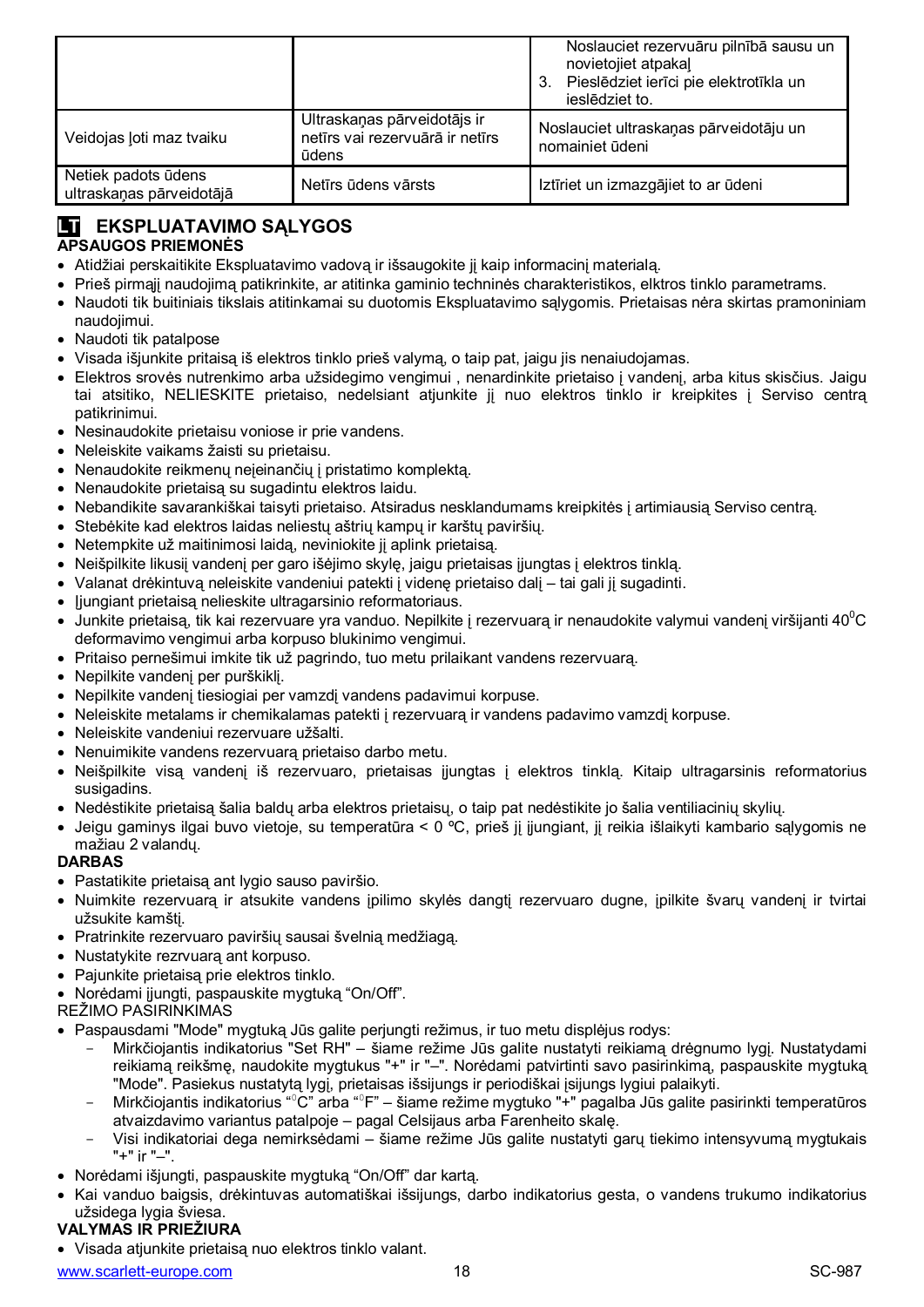#### VANDENS REZERVUARO IR VANDENS KANALO VALYAMS (KAS DVI-TRIS DARBO SAVAITES)

- $\bullet$  Nuimkite vandens rezervuara, apsukite ji.
- Atsukite dangti.
- · Išvalykite drėgnu škuduru ir praplaukite vandens kanalą.
- · Apipilkite rezervuarą šiltu vandeniu (ne daugiau kaip 40 °C).

VANDENS PADAVIMO VAMZDŽIO IR ULTRAGARSINIO REFORMATORIO VALYMAS (KARTĄ PER SAVAITĘ) • Jaigu vamzdyje susikaupė nešvarumai, išvalykite ji muiliniu tirpalu, po to apipilkite vandeniu.

Jaigu ant ultragarsinio reformatorio susikapė nešvarumai, išplaukite ji vandeniu ir nuvalykite švelnia medžiaga.

 $DEMESIO:$  Valykite ultragarsinį reformatorių tik švelnia medžiaga. Nelieskite jo aštriais ar kietais daiktais. IŠORINIO PAVIRŠIAUS VALYMAS

- Išvalykite drėkintuvą iš išorės švelnia medžiaga su šiltu vandeniu (<40 $^{\circ}$ C).
- Garo išėjimo skyle išplaukite vandeniu.

#### *'ƠMESIO:* **Nenaudokite valymui chimikatus, organinius tirpdiklius arba agresivius skysþius, o taip pat abrazives valymo priemones.**

#### **SAUGOJIMAS**

- Prieš saugojimą įsitikinkite, kad prietaisas atjungtas nuo elektros tinklo.
- Atlikite skyrių VALYMAS ir PRIEŽIURA reikalavimus.
- · Išplaukite ir išdžiovinkite prietaisą; įdėkite jį į pakuotę ir laikikite sausoje vietoje. **CHARAKTERINIAI NESKLANDUMAI IR JǏâALINYMAS**

| <b>PROBLEMA</b>                                                         | <b>PRIEŽASTIS</b>                                                             | <b>SPRENDIMAS</b>                                                                                                                                                                                                                                                                                                  |
|-------------------------------------------------------------------------|-------------------------------------------------------------------------------|--------------------------------------------------------------------------------------------------------------------------------------------------------------------------------------------------------------------------------------------------------------------------------------------------------------------|
| Šviesos indikatorius nedega                                             | Prietaisas atjungtas nuo elektros<br>tinklo                                   | dėkite šakutę į razetę ir įjunkite prietaisą                                                                                                                                                                                                                                                                       |
| Šviesos indikatorius dega,<br>gaunasi oras, bet garas<br>nesusidaro.    | Rezervuare nėra vandens                                                       | pilkite į rezervuarą vandens                                                                                                                                                                                                                                                                                       |
| Pašalinis kvapas prietaiso<br>darbo metuõopa                            | 1.<br>Drėkintuvas įjungtas pirmą<br>karta<br>2.<br>Rezervuare nešvarus vanduo | Pakeiskite vandenį ir išplaukite vandens<br>1.<br>rezervuarą, atidarykite ir išvedinkite jį<br>ne mažiau kaip 12 valandų.<br>Pakeiskite vandenj rezervuare<br>2.                                                                                                                                                   |
| Šviesos indikatorius dega, bet<br>nesigauna oras ir nesusidaro<br>garas | Per daug vandens rezervuare                                                   | Išjunkite ir atjunkite prietaisą nuo<br>1.<br>elektros tinklo.<br>Nuimkite rezervuarą ir atsukite dangtį.<br>2.<br>Nupilkite truputi vandens ir tvirtai<br>užsukite rezervuaro dangtį Išvalykite<br>rezervuarą sausai ir grąžinkite į vietą.<br>Pajunkite drėkintuvą prie elektros tinklo<br>3.<br>ir jjunkite jj. |
| Susidaro mažai garoa                                                    | Ultragarsinis reformatorius<br>užterštas, arba rezervuare mažai<br>vandens    | Išvalykite ultragarsinį reformatorių ir<br>pakeiskite vandenj.                                                                                                                                                                                                                                                     |
| Vanduo nepateka į<br>ultragarsinį reformatorių                          | Nešvarus vandens klapanas                                                     | Išvalykite ir išplaukite jį vandeniu                                                                                                                                                                                                                                                                               |

#### **H HASZNALATI UTASÍTÁS FONTOS BIZTONSÁGI INTÉZKEDÉSEK**

- Figyelmesen olvassa el az adott Kezelési útmutatót és őrizze meg azt, mint tájékoztató anyagot.
- A készülék első használata előtt, ellenőrizze egyeznek-e a címkén megjelölt műszaki adatok az elektromos hálózat adataival.
- · Csak otthoni használatra, ne használja nagyüzemi célra.
- · Szabadban ne használja a készüléket.
- Használaton kívül, vagy tisztítás előtt mindig áramtalanítsa a készüléket.
- · Áramütés, illetve elektromos tüzek elkerülése érdekében ne merítse a készüléket vízbe, vagy egyéb folyadékba. Ha ez megtörtént NE FOGJA MEG a készüléket, azonnal áramtalanítsa a készüléket és forduljon szervizbe.
- · Ne használja a készüléket fürdőszobában, illetve víz közelében.
- · Ne engedje gyerekeknek játszani a készülékkel.
- · Ne használjon a készülékhez készlethez nem tartozó alkatrészt.
- · Ne használja a készüléket sérült vezetékkel.
- · Ne próbálja egyedül megjavítani a készüléket. Meghibásodás felmerülése esetén forduljon a közeli szakszervizbe.
- · Figyeljen arra, hogy a vezeték ne érintkezzen éles, vagy forró felülettel.
- · Ne húzza a vezetéket, ne tekerje a készüléken körül.
- A megmaradt vizet ne távolítsa el a gőzkivezető résen át, amíg nem áramtalanította a készüléket.
- A légnedvesítő tisztításakor ne engedélyezze, hogy a készülék belsejébe víz kerüljön ez működésképtelenné teheti a készüléket.
- · A készülék bekapcsolásakor ne érjen az ultrahangos átalakítóhoz.
- A légnedvesítőt csak teli víztartállyal kapcsolia be. A készülékház deformálódásának, ill. színtelenítésének elkerülése érdekében ne öntsön a tartályba, és tisztításnál ne használjon 40 $\rm{^0C}$  melegebb vizet.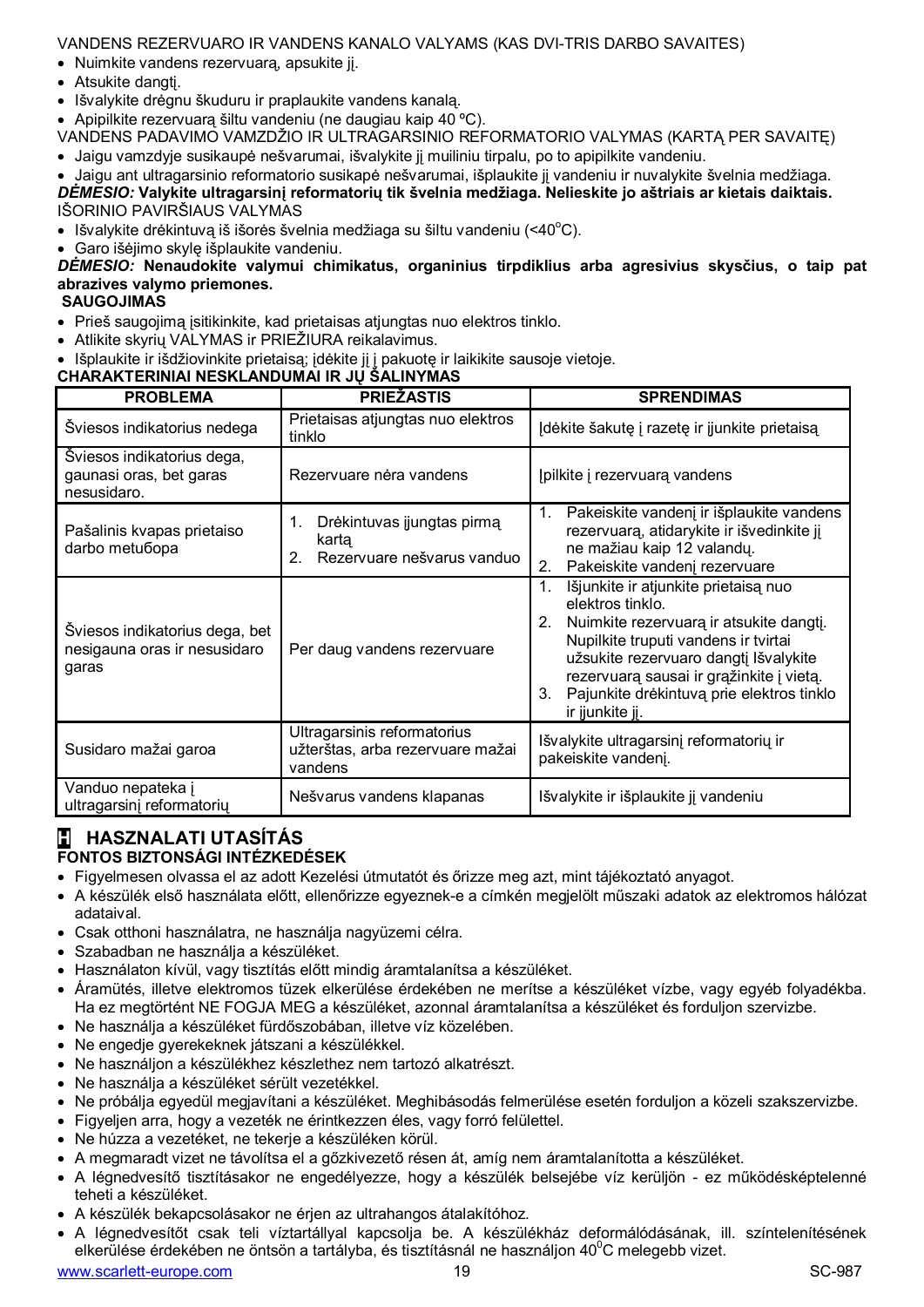- A légnedvesítő áthelyezésekor csak az alapzatot fogja, egyidejűleg tartva a víztartályt.
- Ne töltse be a vizet a permetezőn keresztül.
- · Ne töltse a vizet egyenesen a készülékházon tartózkodó vízfeltöltő résen át.
- · Ne engedje, hogy fém, ill. kémiai anyag kerüljön a tartályba, és a vízfeltöltő csőbe.
- Ne engedje, hogy befagyjon a tartályban lévő víz.
- A készülék működése közben ne vegye le a víztartályt.
- Amíg a készülék csatlakoztatva van a hálózathoz, ne ürítse ki teljesen a víztartályt, ellenkező esetben az ultrahangos átalakító meghibásodik.
- · Ne helyezze a légnedvesítőt bútorok, elektromos készülékek, valamint szellőzőnyílás közvetlen közelében.
- Abban az esetben, ha a készülék hosszú ideig tartózkodott < 0 °C hőmérsékleten mielőtt bekapcsolná, legalább 2 órán át hagyja azt adaptálódni a szobahőmérséklethez.

#### **JAVASLATOK A KEZELÉSHEZ**

- · Helyezze a készüléket száraz egyenes felületre.
- Vegye le a tartályt, és csavarja le a tartály alján található vízfeltöltő rés fedelét. Töltsön bele tiszta vizet és jól csavaria be a fedőt.
- Puha törlőkendővel törölje szárazra a tartály külső felületét.
- · Helyezze a tartályt a készülékházra.
- · Csatlakoztassa a készüléket a hálózathoz.

Bekapcsolás érdekében nyomja meg az "On/Off" gombot.

BEÁLLÍTÁS-ÜZEMMÓD KIVÁLASZTÁSA

- Megnyomya a "Mode" gombot, átkapcsolhatia a beállítások üzemmódiát, közben a kijelző a következőket mutatja:
	- A "Set RH" pislogó indikátor ebben az üzemmódban beállíthatja a szükséges nedvességszintet. A kívánt mutató beállítása érdekében használja a "+" és "-" gombokat. A beállítás jóváhagyása érdekében nyomja meg a "Mode" gombot. A beállított szint elérésekor a készülék kikapcsol, és időnként be-bekapcsol a kívánt szint megtartása érdekében.
	- A "<sup>o</sup>C" vagy "<sup>o</sup>F" pislogó indikátor ebben az üzemmódban a "+" gomb segítségével kiválaszthassa a helyiség hőmérséklet kijelzésének változatait Celsius vagy Farengeit fokban.
	- Az összes indikátor ég, nem pislog ebben az üzemmódban a "+" és "-" gombok segítségével beállíthassa a gőzerősséget.
- Kikapcsolás érdekében újra nyomia meg az "On/Off" gombot.
- Miután kifogyott a víz automatikusan kikapcsol a légnedvesítő, elalszik a működési jelzőlámpa, a vízhiányjelző pedig kigyúl.

#### **TISZTÍTÁS ÉS KARBANTARTÁS**

- Tisztítás előtt mindig áramtalanítsa a készüléket.
- A VÍZTARTÁLY ÉS VÍZSZELEP TISZTÍTÁSA (KÉT-HÁROMHETENTE EGYSZER)
- · Vegye le a víztartályt, fordítsa fel azt.
- · Csavarja le a fedelét.
- Törölie meg puha törlőkendővel, és mossa meg a vízszelepet.
- · Öblítse le meleg vízzel a tartályt (nem melegebb, mint 40 ºC).
- A VÍZFELTÖLTė CSė ÉS AZ ULTRAHANGOS ÁTALAKÍTÓ TISZTÍTÁSA (HETENTE EGYSZER)
- · Ha a csőben felgyülemlett a piszok, mossa ki szappanos oldattal, aztán öblítse le.
- Ha az ultrahangos átalakítón felgyülemlett a piszok, mossa meg azt és törölje meg puha törlőkendővel.

#### *FIGYELEM:* **Csak puha kendĘvel tisztítsa az ultrahangos átalakítót. Ne érjen hozzá éles, illetve kemény tárgyakkal.**

A LÉGNEDVESÍTė KÜLSė FELÜLETÉNEK TISZTÍTÁSA

- Törölje meg a légnedvesítő külső felületét puha, melegvízzel átnedvesített törlőkendővel (<40 $^{\circ}$ C).
- A gőzkivezető rést mossa meg vízzel.

*FIGYELEM:* **Tisztításhoz ne használjon kémiai szert, szerves oldószert, agresszív folyadékot, vagy súrolószert.**

#### **TÁROLÁS**

- Tárolás előtt bizonyosodjon meg arról, hogy a készülék teljesen lehűlt, és áramtalanítva van.
- · Végezze el a TISZTÍTÁS ÉS KARBANTARTÁS fejezet követelményeit.

#### · Mossa meg, és szárítsa ki a készüléket; tegye be a készüléket dobozába, és száraz helyen tárolja.

#### **JELLEGZETES MEGHIBÁSODÁSOK ÉS AZOK ELHÁRÍTÁSA**

| <b>TÜNET</b>                                                          | ΟK                                                                                        | <b>MEGOLDÁS</b>                                                                                                                                |
|-----------------------------------------------------------------------|-------------------------------------------------------------------------------------------|------------------------------------------------------------------------------------------------------------------------------------------------|
| Nem ég a jelzőlámpa                                                   | A készülék nincs csatlakoztatva<br>az elektromos hálózathoz                               | Helyezze az aljzatba a csatlakozódugót és<br>kapcsolja be a készüléket                                                                         |
| A jelzőlámpa ég, a levegő<br>befolyik, de gőz nem képződik            | A tartályban nincs víz                                                                    | Töltse meg a tartályt vízzel                                                                                                                   |
| A készülék működése közben<br>idegen szag észlelhető                  | A légnedvesítő először van<br>bekapcsolva<br>A tartályban szennyes víz<br>2.<br>található | Cserélje le a vizet és mossa meg a<br>víztartályt, nyissa ki azt és szellőztesse<br>legalább 12 órán át<br>Cserélje le a víztartályban a vizet |
| A jelzőlámpa ég, de a levegő<br>nem folyik be, és nem<br>képződik gőz | Túl sok víz van a víztartályban                                                           | Kapcsolja ki és áramtalanítsa a<br>készüléket.<br>Vegye le a víztartályt, és csavarja le a                                                     |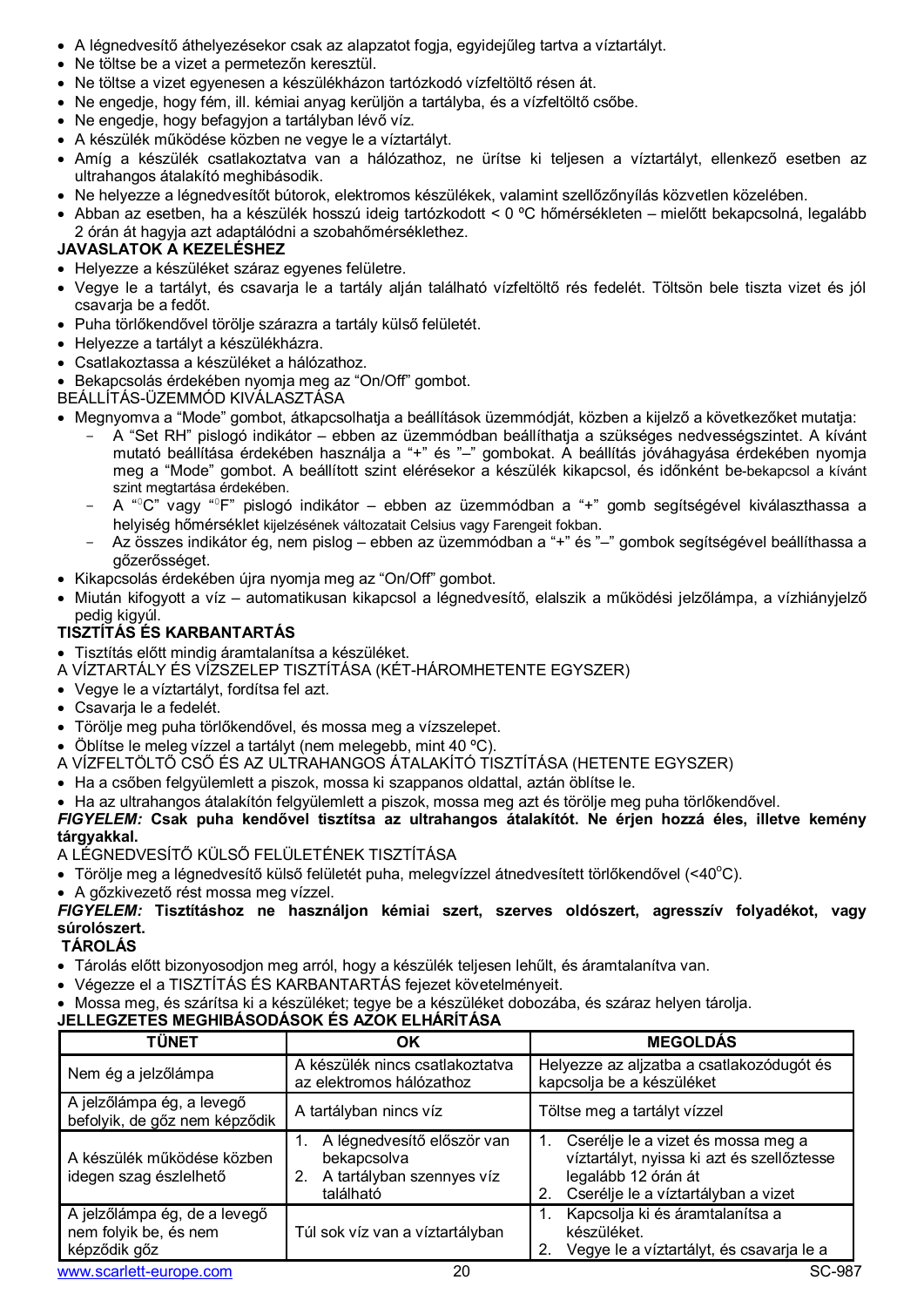|                                               |                                                                                  | fedelét. Öntsön le egy kevés vizet, és<br>csavarja vissza a fedőt. Törölje meg<br>szárazra a tartályt és helyezze vissza a<br>helvére<br>3. Csatlakoztassa a légnedvesítőt a<br>hálózathoz, és kapcsolja be azt |
|-----------------------------------------------|----------------------------------------------------------------------------------|-----------------------------------------------------------------------------------------------------------------------------------------------------------------------------------------------------------------|
| Kevés gőz képződik                            | Szennyezett az ultrahangos<br>átalakító, vagy szennyezett a<br>tartályban a víz. | Törölje meg az ultrahangos átalakítót és<br>cserélje le a vizet                                                                                                                                                 |
| Nem érkezik víz az<br>ultrahangos átalakítóra | Szennyezett a vízszelep                                                          | Tisztítsa ki, és mossa meg vízzel                                                                                                                                                                               |

#### **KZ ЖАБДЫК НҰСКАУЫ** КАУІПСІЗДІК ШАРАЛАРЫ

- Колдану нұсқауын ықыласпен оқып шығыңыз және оны анықтамалық материал ретінде сақтаңыз.
- Алғашқы қосудың алдында бұйымның техникалық сипаттамасының жапсырмадағы, электр жүйесінде көрсетілген параметрлеріне сәйкестігін тексеріңіз.
- Осы Пайдалану нұсқауына сәйкес тек қана тұрмыстық мақсаттарда қолданылады. Құрал өнеркәсіптік колдануға арналмаған.
- Жайдан тыс қолданылмайды.
- Жабдықты тазалаудың алдында немесе Сіз оны қолданбасаңыз электр жүйесінен әрқашан сөндіріп тастаңыз.
- Электр тоғының ұруына және жануға тап болмау үшін, құралды суға немесе басқа сұйықтықтарға батырмаңыз. Егер бұл жағдай болса, бұйымды ҰСТАМАҢЫЗ, оны электр жүйесінен дереу сөндіріп тастаңыз және сервис орталығына тексертіңіз.
- Курылғыны былаулы бөлмелері мен су жанында пайдаланбаңыз.
- Куралмен ойнауға балаларға руксат берменіз.
- Бересі жинаққа енгізілмеген керек-жарақтарды қолданбаңыз.
- Коректену бауы зақымдалған құралды қолданбаңыз.
- Курылғыны өз бетінізше жөндеуге талпынбаныз. Олкылыктар пайда болса жақын арадағы сервис орталығына апарыңыз.
- Қоректену бауының өткір жиектер және ыстық үстілерге тимеуін қадағалаңыз.
- Коректену бауынан тартпаңыз, оны ширатпаңыз және құрылғының тұлғасын айнала орамаңыз.
- Егер курал желіге қосылған болса, бу жіберуге арналған тесік арқылы қалған суды төкпеніз.
- Дымдаушыны тазалау барысында куралдың ішкі бөліміне су тигізбеніз бул оны істен шығаруы мумкін.
- Куралды қосқан кезде ультрадыбыстық түрлендіргішке тимеңіз.
- Дымдаушыны тек кана резервуарда су бар кезде ғана косыныз. Тулға деформацияланып немесе өні өзгермеуі үшін резервуарға құюға және жүуға температурасы 40<sup>0</sup>С жоғары суды қолданбаныз.
- Дымдаушыны жылжытқанда қасындағы суға арналған резервуарды ұстап, тек қана табанынан алыңыз.
- Тозаңдатқыш арқылы су құймаңыз.
- Суды тұлғадағы су беруге арналған түтікше арқылы тікелей құймаңыздар.
- Тұлғадағы резервуар мен су беретін түтікшеге металлдар және химиялық заттардың түсуін мүмкін етпеңіз.
- Резервуарда судың қатуын мүмкін етпеңіз.
- Курал жумыс істеген уақытта суға арналған резервуарды шығармаңыз.
- Егер құрал желіге қосылған болса, резервуардағы барлық суды төкпеніз. Әйтпесе ультрадыбыс түрлендіргіші істен шығады.
- Дымдаушыны жиһазға және электр аспаптарына тікелей жақын орналастырмаңыз,сонымен қатар оны желдету тесіктерінің жанына қондырмаңыз.
- Егер бұйым ұзақ уақыт < 0 °С температурада болса, қосудың алдында оны кемінде 2 сағат бөлмелік жағдайда ұстау қажет.

#### Ж¥МЫС

- Құралды тегіс, құрғақ үстіге қойыңыз.
- Резервуарды шығарыңыз және резервуардың түбіндегі су құятын есіктің қақпағын бұрап алыңыз, таза су куйыңыз және қақпақты нығыз бурап қойыңыз.
- Жұмсақ матамен резервуардың бетін құрғақ етіп сүртіңіз.
- Тулғаға резервуарды орнатыныз.
- Куралды электр жүйесіне қосыңыз.
- Iске косу ушін "On/Off" батырмасын басыңыз.
- ОРНАТУ РЕЖИМІН ТАНДАУ
- <sup>и</sup> Моde" батырмасын басу аркылы сіз орнату режимдерін ауыстырып қосасыз, бұл орайда бейнебетте төмендегілер көрсетіледі:
	- "Set RH" жыпылықтайтын айғақтауышы бұл режимде қажетті ылғалдылық деңгейін орнатуға болады. Қалаған мәнді орнату үшін "+" және "- батырмаларын пайдаланыңыз. Таңдалған мәнді растау үшін "Моde" батырмасын басыңыз. Орнатылған деңгейге жеткен кезде аспап ажыратылады да, оны ұстап тұру үшін мезгіл-мезгіл іске қосылып отырады.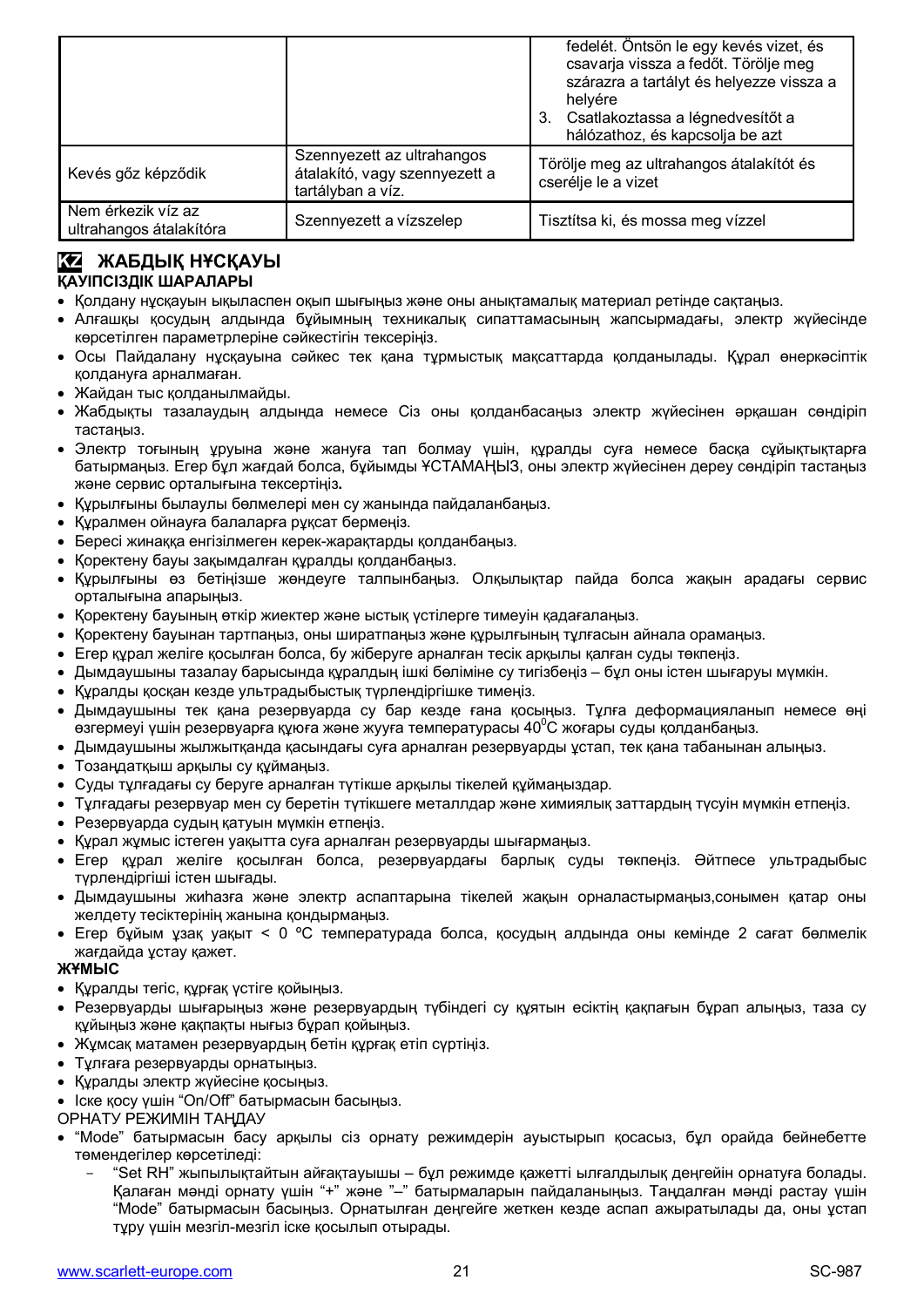- "<sup>о</sup>С" немесе "<sup>о</sup> F" жыпылықтайтын айғақтауышы бұл режимде "+" батырмасының көмегімен бөлмедегі температураны Цельсий шәкілі немесе Фарингейт шәкілі бойынша градуспен көрсетудің нұсқаларын тандауға болады.
- Барлық айғақтауыштар жыпылықтамай жанады бұл режимде бу беру қарқынын "+" және "-" батырмаларының көмегімен орнатуға болады.
- Ажырату үшін "On/Off" батырмасын тағы бір рет басыңыз.
- Су қашан таусылғанда, ылғалдағыш автоматты сөнеді, жұмыс индикаторы сөнеді, ал су жоқ болу индикаторы біркелкі жарықпен жана бастайды.

#### **ТАЗАЛАУ ЖӘНЕ КҮТІМ**

• Тазалаудың алдында құралды қоректену жүйесінен әрқашан ажыратып тастаңыз.

СУҒА АРНАЛҒАН РЕЗЕРВУАРДЫ ЖӘНЕ СУ КАКПАКШАСЫН ТАЗАЛАУ (ӘРБІР ЕКІ-ҮШ АПТА ЖҰМЫСЫТАН КЕЙІН).

- Суға арналған резервуарды шығарыңыз, оны төңкеріңіз.
- Какпакты бурап алыныз.
- Жұмсақ матамен сүртіңіз және сү қақпақшасын жүыңыз.
- Резервуарды жылы сумен шайыңыз  $(40^{\circ}$ С жоғары емес).
- СУ БЕРЕТІН ТҮТІКШЕНІ ЖӘНЕ УЛЬТРАДЫБЫС ТҮРЛЕНДІРГІШІН ТАЗАЛАУ (АПТАСЫНА БІР МӘРТЕ)
- Егер түтішеде кір жиналса, оны сабын ерітіндісімен жүыңыз, содан соң шайыңыз.
- Егер ультрадыбыс турлендіргішінде кір жиналса, онын сумен жуыныздар және жумсак матамен суртініз.

НАЗАР: ультрадыбыс түрлендіргішін тек қана жұмсақ матамен тазалаңыз. Оған өткір немесе қатты заттарды тигізбеңіз.

ДЫМДАУШЫНЫҢ СЫРТЫН ТАЗАЛАУ

- Дымдаушының сыртын жылы сулы жұмсақ матамен суртіңіз  $($ <40 $\rm ^{o}C$ ).
- Бу шығатын тесікті ағын сумен жуыңыз.

НАЗАР: ультрадыбыс түрлендіргішін тазалауға химикаттарды, органикалық еріткіштер немесе **ɚɝɪɟɫɫɢɜɬɿɫԝɣɵԕɬɵԕɬɚɪɞɵ, ɫɨɧɵɦɟɧԕɚɬɚɪԕɚɣɪɚԕɡɚɬɬɚɪɞɵԕɨɥɞɚɧɛɚԙɵɡ. CAKTAY** 

- Сактау алдында куралдың электр жүйесінен ажыратылғанына және толык суынғанына көзі жеткізініз.
- ТАЗАЛАУ және КҮТУ бөлімінің талабтарын орындаңыз.
- 

#### Куралды жуыңыз және кептіріңіз; оны қорапқа буып-түйіңіз және құрғақ орында сақтаңыз. **ӨЗІНДІК ОЛҚЫЛЫҚТАР ЖӘНЕ ОЛАРДЫ ЖӨНДЕУ** МӘСЕЛЕ │ СЕБЕП │ ШЕШІМ Жарық индикаторы жанбайды Курал жүйеден ажыратылған Розеткаға шаңышқыны тығыңыз және құралды **КОСЫҢЫЗ** Жарық индикаторы жанып тұр, ауа келіп тұр, бірақ бу курылмайды Резервуарда су жоқ Резервуарды сумен толтырыңыз Кұрал жұмыс істеген Уақытта бөтен иіс шығады 1. Дымдаушы бірінші рет косылып тур 2. Резервуардағы су кір 1. Суды ауыстырыныздар және су резервуарын жуыңыз, оня ашыныз да кемінде 12 сағат кептірініз 2. Резервуардағы суды ауыстырыңыз Жарык индикаторы жанады, бірақ ауа келмейді және бу құралмайды Резервуарда су өте көп 1. Куралды өшірініз және электр жүйесінен ажыратыныз. 2. Резервуарды шығарып, қакпакты бурап алыңыз. Аз ғана суды төгіп, резервуардың кақпағын нығыз бұраңыз. Резервуарды курғатып сүртіп, орнына қойыңыз. 3. Дымдаушыны электр жүйесіне тұйықтап, оны іске қосыңыз Бу аз құрылады Ультрадыбыс түрлендіргіші ластанған немесе резервуардағы су кір Ультрадыбыс түрлендіргішін сүртіңіз және суды ауыстырыңыз **Ультралыбыс** Ультрадыоыс<br>түрлендіргішіне су түспейді | Су қақпақшасы кірленген | Оны тазартыңыз және сумен жуыңыз

#### **D BEDIENUNGSANLEITUNG SICHERHEITSHINWEISE**

- · Lesen Sie bitte diese Bedienungsanleitung sehr aufmerksam durch und bewahren sie zum Nachlesen auf.
- · Vor der ersten Verwendung stellen Sie sicher, dass die technischen Daten des Gerätes, die auf dem Aufkleber angegeben sind, mit den Parametern des Stromversorgungsnetzes übereinstimmen.
- · Das Gerät darf nur für Haushaltszwecke in Entsprechung mit dieser Bedienungsanleitung verwendet werden. Es ist nicht zu Industriezwecken geeignet.
- Die Anlage eignet sich nicht für Außenbetrieb.
- Ziehen Sie den Stecker jedes Mal vor der Reinigung und immer, wenn das Gerät nicht betrieben wird, aus der Steckdose.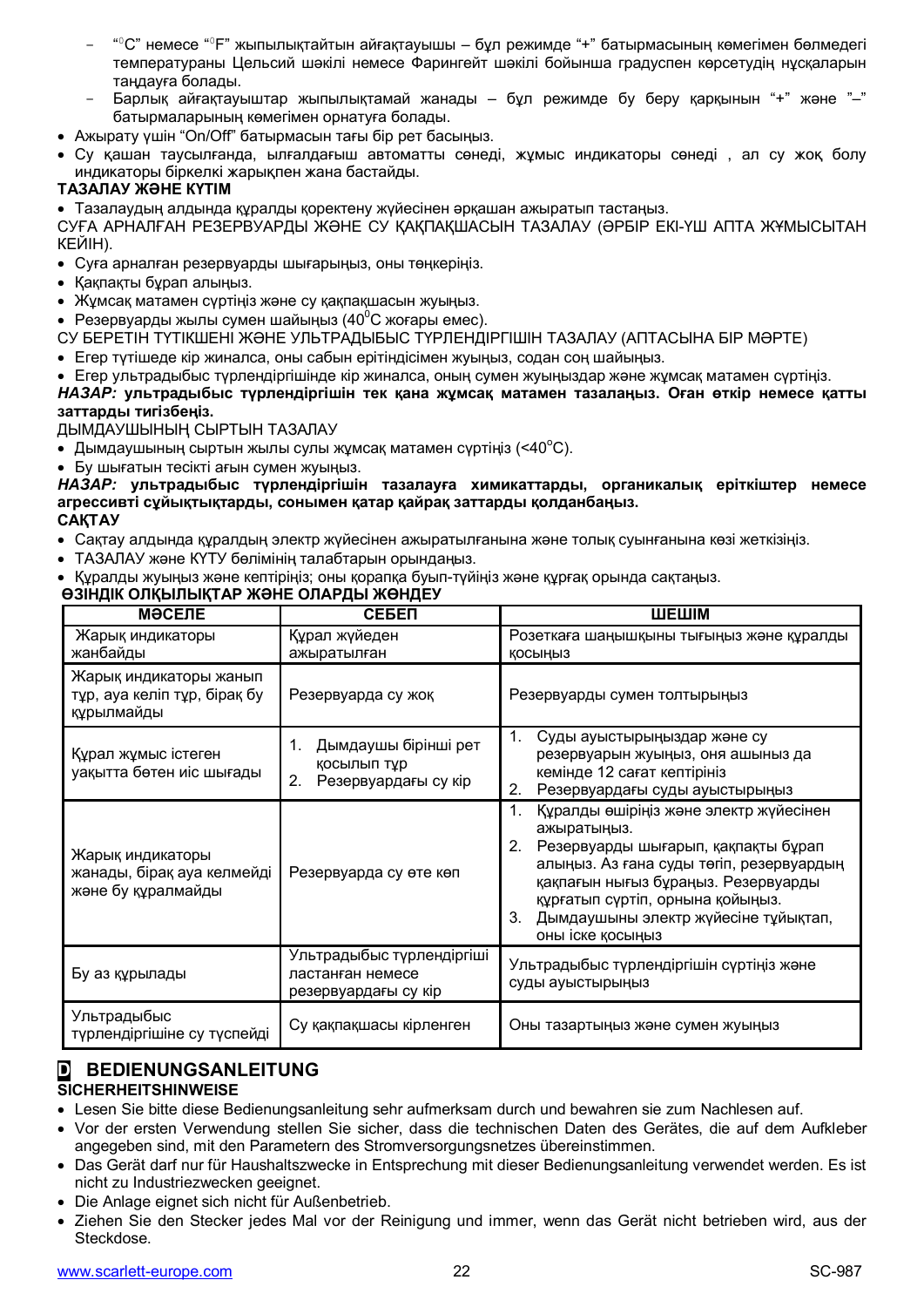- · Um sich vor Schädigungen durch Strom zu schützen und Brandgefahr auszuschließen, tauchen Sie das Gerät niemals ins Wasser bzw. andere Flüssigkeiten. Sollte das passieren, fassen Sie die Anlage unter keinen Umständen an, sondern ziehen Sie sofort den Netzstecker und wenden sich an den Kundendienst.
- · Benutzen Sie die Anlage nicht in Badezimmern und in der Nähe von Wasser.
- · Halten Sie die Kinder davon ab, mit dem Gerät zu spielen.
- · Benutzen Sie keine Teile, die im Zubehörsatz nicht enthalten sind.
- Das Gerät darf nicht betrieben werden, wenn das Netzkabel beschädigt ist.
- · Versuchen Sie niemals, das Gerät selbständig zu reparieren. Bei Beschädigungen wenden Sie sich an den Kundendienst.
- · Achten Sie darauf, dass das Netzkabel mit scharfen Kanten oder heißen Oberflächen nicht in Berührung kommt.
- · Das Netzkabel darf nicht angespannt, verdreht oder um das Gerät gewickelt werden.
- · Gießen Sie das übrig gebliebene Wasser nicht durch die Dampföffnunugen weg, wenn das Gerät ans Stromnetz angeschlossen ist.
- Während der Reinigung achten Sie darauf, dass kein Wasser in das Innere des Gerätes eindringt das kann den Luftbefeuchter außer Betrieb setzten.
- · Beim Einschalten der Anlage berühren sie nicht den Ultraschallwandler.
- Schalten Sie den Luftbefeuchter nie beim leeren Wasserbehälter ein. Zum Einfüllen des Wasserbehälters und Waschen benutzen Sie nicht das Wasser mit der Temperatur über 40°C, um Deformieren und Entfärben des Gerätegehäuses auszuschließen.
- Bei der Umplatzierung des Luftbefeuchters halten Sie sich nur an den Boden des Gerätes, halten Sie dabei den Wasserbehälter fest.
- · Gießen Sie das Wasser nicht durch den Zerstäuber ein.
- · Gießen Sie das Wasser nicht direkt durch das Wasserzufuhrrohr im Gehäuse ein.
- · Achten Sie darauf, dass Metalle bzw. Chemikalien in den Wasserbehälter und das Wasserzufuhrrohr im Gehäuse nicht geraten.
- Lassen Sie nicht zu, dass das Wasser im Behälter zufriert.
- · Nehmen Sie den Wasserbehälter nicht während des Betriebs der Anlage ab.
- Gießen Sie nicht das ganze Wasser aus dem Wasserbehälter weg, wenn das Gerät an das Stromnetz angeschlossen ist, sonst kann der Ultraschallwandler beschädigt werden.
- Plazieren Sie den Luftbefeuchter nicht in der unmittelbaren Nähe von Möbeln und elektronischen Geräten, stellen Sie ihn auch nicht neben den Luftlöchern auf.
- · Wenn das Gerät längere Zeit bei der Temperatur unter 0 ºC aufbewahrt wurde, soll es vor der Inbetriebnahme mindestens 2 Stunden bei der Raumtemperatur gehalten werden.

#### **INBETRIEBNAHME**

- · Stellen Sie das Gerät auf eine glatte, trockene Oberfläche.
- · Nehmen Sie den Wasserbehälter heraus, schrauben den Deckel der Öffnung zum Eingießen des Wassers im Wasserbehälterboden ab, füllen das saubere Wasser ein und schrauben den Deckel fest zu.
- · Wischen Sie die Oberfläche des Wasserbehälters mit einem weichen Tuch trocken.
- · Setzen Sie den Wasserbehälter in das Gehäuse ein.
- · Schließen Sie das Gerät an das Stromnetz an.
- Die Taste "On/Off" zum Einschalten betätigen.

#### DIE WAHL DES EINSTELLMODUS

- Durch Betätigen der Taste "Mode" werden die Einstellmodi umgeschaltet, dabei wird im Display folgendes angezeigt:
	- Der Blinkindikator "Set RH" in diesem Modus kann man den notwendigen Feuchtigkeitsgrad einstellen. Für die Einstellung des erwünschten Wertes werden die Tasten "+" und "-" genutzt. Für die Bestätigung der Wahl wird die Taste "Mode" betätigt. Beim Erreichen des eingestellten Standes schaltet das Gerät aus und wird für dessen Unterhaltung regelmäßig einschalten.
	- Der Blinkindikator "°С" или "°F" in diesem Modus kann man mit der Taste "+" die Varianten der Temperaturanzeige im Raum in Celsius- oder Fahrenheitgrad wählen.
	- Alle Indikatoren leuchten, ohne zu blinken, in diesem Modus kann man mit den Tasten "+" und "-" die Intensität der Dampfzuführung einstellen.
- Die Taste "On/Off" zum Ausschalten nochmals betätigen.
- · Wenn das Wasser komplett verbraucht ist, schaltet sich der Luftbefeuchter automatisch ab, während die Warnleuchte ununterbrochen zu leuchten beginnt.

#### **REINIGUNG UND PFLEGE**

Ziehen Sie immer den Stecker vor der Reinigung aus der Steckdose.

REINIGUNG DES WASSERBEHÄLTERS UND WASSERVENTILS (JEDE ZWEITE BIS DRITTE WOCHE)

- · Nehmen Sie den Wasserbehälter heraus und drehen Sie ihn um.
- Schrauben Sie den Deckel ab.
- · Wischen Sie ihn mit einem weichen Tuch und waschen Sie das Wasserventil.
- · Spüllen Sie den Wasserbehälter mit warmem Wasser (nicht über 40 ºC) ab.
- REINIGUNG DES WASSERZUFUHRROHRES UND ULTRASCHALLWANDLERS (EINMAL PRO WOCHE)
- · Wenn sich im Rohr viel Schmutz gesammelt hat, waschen Sie es mit Seifenwasser und spülen es danach ab.
- · Wenn sich auf dem Ultraschallwandler viel Schmutz gesammelt hat, waschen Sie es mit Wasser und wischen mit einem weichen Tuch ab.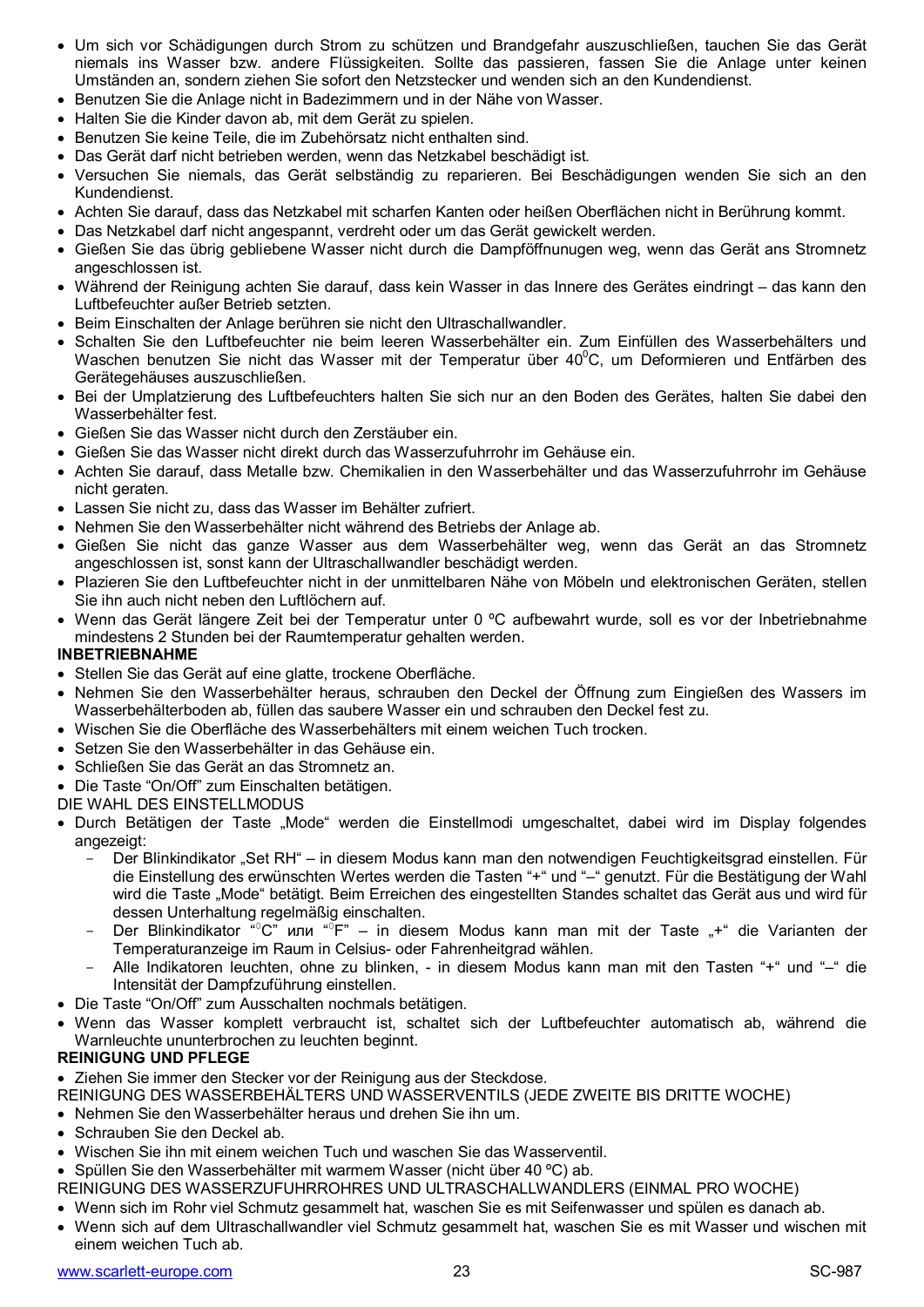#### *ACHTUNG:* **Reinigen Sie den Ultraschallwandler nur mit einem weichen Tuch. Berühren Sie ihn nicht mit scharfen oder harten Gegenständen.**

REINIGUNG DER AUßENOBERFLÄCHE DES GEHÄUSES

- Wischen Sie den Luftbefeuchter einem weichen Tuch mit warmem Wasser  $($ <40 $\degree$ C) von außen ab.
- · Spülen Sie Dampföffnungen unter dem Leitungswasser.

*ACHTUNG:* **Verwenden Sie bei der Reinigung keine Chemikalien, organischen Lösungsmittel bzw. agressiven Flüssigkeiten sowie scheuernden Mittel.**

#### **AUFBEWAHRUNG**

- · Vor der Aufbewahrung vergewissern Sie sich, dass das Gerät der Netzstecker aus dem Netz gezogen ist und sich das Gerät vollständig abgekühlt hat.
- · Befolgen Sie Vorschriften aus dem Teil REINIGUNG UND PFLEGE.
- · Waschen Sie und trocknen das Gerät, packen Siei es ins Karton und bawahren an einem trockenen Ort auf.

#### **TYPISCHE DEFEKTE UND IHR BEHEBEN**

| <b>PROBLEM</b>                                                                      | <b>URSACHE</b>                                                                                                    | LÖSUNG                                                                                                                                                                                                                                                                                                                                               |
|-------------------------------------------------------------------------------------|-------------------------------------------------------------------------------------------------------------------|------------------------------------------------------------------------------------------------------------------------------------------------------------------------------------------------------------------------------------------------------------------------------------------------------------------------------------------------------|
| Kontrolleuchte leuchtet nicht                                                       | Gerät ist nicht ans Netz<br>angeschlossen                                                                         | Den Stecker ins Netz stecken und das Gerät<br>einschalten                                                                                                                                                                                                                                                                                            |
| Kontrolleuche leuchtet, Luft<br>kommt rein, doch Dampf wird<br>nicht gebildet       | Es gibt kein Wasser im<br>Wasserbehälter                                                                          | Den Wasserbehälter nachfüllen                                                                                                                                                                                                                                                                                                                        |
| Auftretend eines<br>Nebengeruchs während der<br>Arbeit des Gerätes                  | Luftbefeuchter ist zum<br>1.<br>ersten Mal eingeschaltet<br>Wasser im Behälter ist<br>2 <sub>1</sub><br>schmutzig | $\mathbf{1}$<br>Das Wasser wechseln und den<br>Wasserbehälter reinigen, den Behälter<br>öffnen und mind. 12 Stunden luften.<br>$\mathcal{P}$<br>Das Wasser im Behälter wechseln                                                                                                                                                                      |
| Kontrolleuche leuchtet, doch<br>Luft kommt nicht rein, Dampf<br>wird nicht gebildet | Es gibt zu viel Wasser im<br>Wasserbehälter                                                                       | $\mathbf 1$ .<br>Das Gerät ausschalten, den Stecker aus<br>der Steckdose ziehen.<br>2.<br>Den Wasserbehälter herausnehmen und<br>Deckel abschrauben. Ein bisschen<br>Wasser weggießen und den Deckel<br>zuschrauben. Den Wasserbehälter<br>trockenwischen und zurücksetzen.<br>$3_{-}$<br>Den Luftbefeuchter ans Netz anschließen<br>und einschalten |
| Nur wenig Dampf wird<br>gebildet                                                    | Ultraschallwandler ist<br>verschmutzt oder das Wasser<br>im Wasserbehälter ist nicht<br>sauber                    | Den Ultraschallwandler wischen und Wasser<br>wechseln                                                                                                                                                                                                                                                                                                |
| Wasser kommt nicht auf den<br>Ultraschallwandler                                    | Wasserventil ist schmutzig                                                                                        | Das Ventil reinigen und mit Wasser waschen                                                                                                                                                                                                                                                                                                           |

## **CR UPUTA ZA RUKOVANJE**

#### **SIGURNOSNE MJERE**

- Pažljivo pročitajte Uputu za rukovanje i čuvajte je radi informacije.
- · Prije prvog uključenja provjerite da li tehničke karakteristike proizvoda, naznačene na naljepnici, odgovaraju parametrima električne mreže.
- Koristiti samo u domaćinstvu, u skladu sa ovom Uputom za rukovanje. Uređaj nije namijenjen za profesionalnu uporabu.
- · Ne koristiti vani.
- Uvijek isključite uređaj iz mreže napajanja prije čišćenja ili kad ga ne koristite.
- Kako biste izbjegli oštećenje strujom, ne stavljajte uređaj u vodu ili druge tekućine. Ako se to dogodilo, NE DIRAJTE uređaj, odmah ga isključite iz mreže napajanja i obratite se servisnom centru radi provjere.
- Ne koristite uređaj u kupaonici ili blizu drugih izvora vode.
- Ne dopuštajte djeci igru s uređajem.
- Ne upotrebljavajte dijelove koji nisu u kompletu ovog uređaja.
- Ne upotrebljavajte uređaj s oštećenim kabelom i/ili gajtanom. Popravku može vršiti samo ovlašteni servisni centar.
- Ne pokušavajte samostalno popraviti uređaj. Ako su se pojavili problemi, obratite se najbližem servisnom centru.
- · Pazite da kabel ne dodiruje oštre ivice ili vruće površine.
- Ne vucite kabel, ne presavijajte ga i ne namotavajte na tijelo uređaja.
- Ne dopušta se izljevanje ostatka vode preko otvora za izlazak pare, ako je uređaj uključen u električnu mrežu.
- U vrijeme čišćenja ovlaživača ne dopuštajte da bi se voda našla unutar uređaja to ga može pokvariti.
- Uključujući uređaj, ne dirajte ultrazvučni pretvarač.
- · Uključujite ovlaživač samo kad u posudi ima vode. Ne sipajte u posudu i ne upotrebljavajte za pranje vodu topliju od 40<sup>°</sup>C kako bi se izbjeglo deformiranje tijela ili gubljenje boje.
- Premještajući ovlaživač, držite se samo za njegovu osnovu, pridržavajući posudu za vodu.
- Ne sipaite vodu preko rasprskivača.
- · Ne sipajte vodu direktno preko cijevi za dodavanje vode u tijelu.
- · Ne dopuãtajte da bi se u posudi i cijevi za dodavanje vode u tijelu naãli metali i kemikalije.

www.scarlett-europe.com 24 SC-987